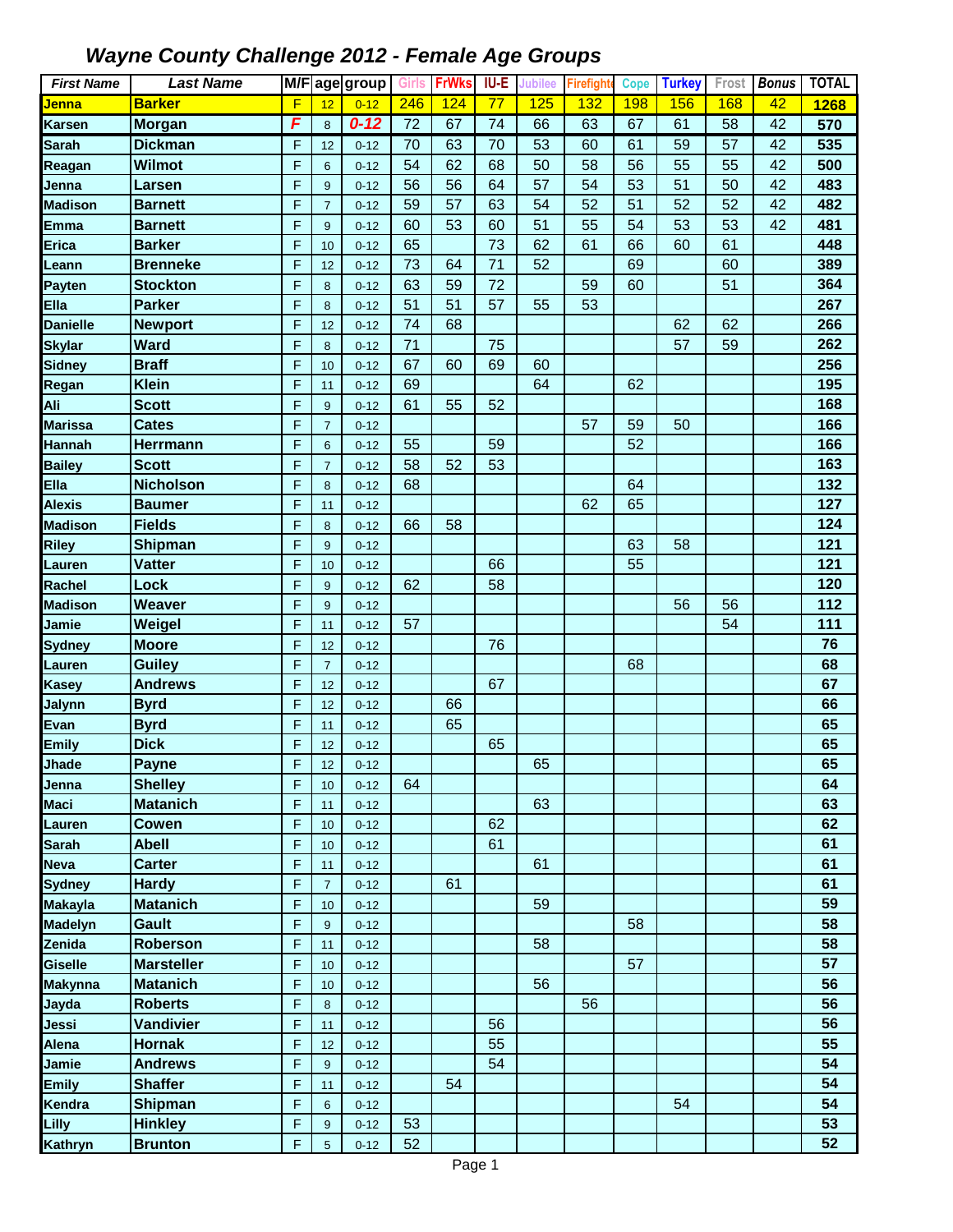| <b>First Name</b> | <b>Last Name</b> |   |                 | M/F age group! | Girls | <b>FrWks</b> |    | <b>IU-E</b> Jubilee | Firefight | <b>Cope</b> | <b>Turkey</b> | Fros | <b>Bonus</b> | <b>TOTAL</b> |
|-------------------|------------------|---|-----------------|----------------|-------|--------------|----|---------------------|-----------|-------------|---------------|------|--------------|--------------|
| Avery             | <b>Dickerson</b> |   | 5               | $0 - 12$       |       |              | 51 |                     |           |             |               |      |              | 51           |
| <b>Savannah</b>   | Dungan           | F | 10              | $0 - 12$       |       |              |    |                     | 51        |             |               |      |              | 51           |
| <b>Abby</b>       | <b>Ahrens</b>    |   | 9               | $0 - 12$       |       |              |    |                     | 50        |             |               |      |              | 50           |
| <b>Madelyn</b>    | <b>Brunton</b>   |   | 10 <sup>1</sup> | $0 - 12$       | 50    |              |    |                     |           |             |               |      |              | 50           |
| <b>Kimberlee</b>  | <b>Burton</b>    |   | 9               | $0 - 12$       |       |              |    |                     |           | 50          |               |      |              | 50           |
| <b>Haylie</b>     | <b>Dearing</b>   |   | 6               | $0 - 12$       |       |              | 50 |                     |           |             |               |      |              | 50           |
| <b>Julia</b>      | <b>Ruffcorn</b>  |   | 10 <sup>°</sup> | $0 - 12$       |       | 50           |    |                     |           |             |               |      |              | 50           |
|                   |                  |   |                 |                |       |              |    |                     |           |             |               |      |              |              |

| <b>First Name</b> | <b>Last Name</b>  |   |    | M/F age group | <b>Girls</b> | <b>FrWks</b> | <b>IU-E</b>     | <b>Jubilee</b> | <b>Firefighte</b> | <b>Cope</b> | <b>Turkey</b>   | Frost | <b>Bonus</b> | <b>TOTAL</b> |
|-------------------|-------------------|---|----|---------------|--------------|--------------|-----------------|----------------|-------------------|-------------|-----------------|-------|--------------|--------------|
| <b>Shelby</b>     | <b>Short</b>      | F | 15 | $13 - 15$     | 57           | 60           | $\overline{58}$ | 53             |                   |             | $\overline{56}$ |       |              | 284          |
| <b>Mercedes</b>   | Vaughn            | F | 15 | $13 - 15$     | 53           | 52           |                 | 50             | 51                |             | 50              |       |              | 256          |
| Amelia            | <b>Dick</b>       | F | 15 | $13 - 15$     |              | 59           | 57              |                |                   |             | 57              | 56    |              | 229          |
| Courtney          | <b>Phillips</b>   | F | 15 | $13 - 15$     |              |              | 167             |                |                   |             |                 |       |              | 167          |
| Ashley            | <b>Toschlog</b>   | F | 14 | $13 - 15$     |              |              |                 | 52             |                   |             | 55              | 54    |              | 161          |
| Piper             | Gleeson           | F | 14 | $13 - 15$     |              | 54           |                 |                |                   |             | 52              | 53    |              | 159          |
| Tessa             | <b>Rhodus</b>     | F | 15 | $13 - 15$     | 55           | 58           |                 |                |                   |             |                 |       |              | 113          |
| <b>Shelby</b>     | Woodward          | F | 13 | $13 - 15$     |              |              |                 |                |                   |             | 54              | 55    |              | 109          |
| Madilyn           | <b>Coomes</b>     | F | 14 | $13 - 15$     |              |              | 54              | 51             |                   |             |                 |       |              | 105          |
| Aubri             | <b>Gibbs</b>      | F | 13 | $13 - 15$     |              | 53           |                 |                |                   |             | 51              |       |              | 104          |
| Abbey             | <b>Schmidt</b>    | F | 13 | $13 - 15$     |              |              |                 |                |                   | 50          |                 | 52    |              | 102          |
| Merissa           | <b>Ross</b>       | F | 14 | $13 - 15$     |              | 57           |                 |                |                   |             |                 |       |              | 57           |
| Cheyann           | <b>Beam</b>       | F | 15 | $13 - 15$     |              |              | 56              |                |                   |             |                 |       |              | 56           |
| Lauren            | Honkomp           | F | 15 | $13 - 15$     |              | 56           |                 |                |                   |             |                 |       |              | 56           |
| Sanae             | <b>Okuyama</b>    | F | 15 | $13 - 15$     | 56           |              |                 |                |                   |             |                 |       |              | 56           |
| <b>Natalie</b>    | Josephson         | F | 14 | $13 - 15$     |              | 55           |                 |                |                   |             |                 |       |              | 55           |
| Megan             | <b>McNally</b>    | F | 14 | $13 - 15$     |              |              | 55              |                |                   |             |                 |       |              | 55           |
| Midori            | <b>Okuyama</b>    | F | 15 | $13 - 15$     | 54           |              |                 |                |                   |             |                 |       |              | 54           |
| Marisa            | <b>Thomason</b>   | F | 15 | $13 - 15$     |              |              | 53              |                |                   |             |                 |       |              | 53           |
| Payton            | <b>Waltz</b>      | F | 15 | $13 - 15$     |              |              |                 |                |                   |             | 53              |       |              | 53           |
| Abby              | Horton            | F | 15 | $13 - 15$     |              |              | 52              |                |                   |             |                 |       |              | 52           |
| Kiersten          | <b>Merida</b>     | F | 15 | $13 - 15$     |              |              |                 |                | 52                |             |                 |       |              | 52           |
| <b>Nicole</b>     | Schroeder         | F | 13 | $13 - 15$     | 52           |              |                 |                |                   |             |                 |       |              | 52           |
| <b>Becca</b>      | Catey             | F | 13 | $13 - 15$     |              |              |                 |                |                   |             |                 | 51    |              | 51           |
| Jill              | <b>McKinney</b>   | F | 15 | $13 - 15$     | 51           |              |                 |                |                   |             |                 |       |              | 51           |
| Lauren            | Pitcher           | F | 14 | $13 - 15$     |              |              | 51              |                |                   |             |                 |       |              | 51           |
| <b>Sarg</b>       | <b>Steele</b>     | F | 14 | $13 - 15$     |              | 51           |                 |                |                   |             |                 |       |              | 51           |
| Zayla             | <b>Carter</b>     | F | 15 | $13 - 15$     |              |              |                 |                | 50                |             |                 |       |              | 50           |
| Amber             | <b>Collett</b>    | F | 15 | $13 - 15$     |              | 50           |                 |                |                   |             |                 |       |              | 50           |
| <b>Danielle</b>   | <b>Dudley</b>     | F | 15 | $13 - 15$     | 50           |              |                 |                |                   |             |                 |       |              | 50           |
| Olivia            | <b>Kirkendall</b> | F | 15 | $13 - 15$     |              |              |                 |                |                   |             |                 | 50    |              | 50           |
| Alli              | Vandivier         | F | 14 | $13 - 15$     |              |              | 50              |                |                   |             |                 |       |              | 50           |
|                   |                   |   |    |               |              |              |                 |                |                   |             |                 |       |              |              |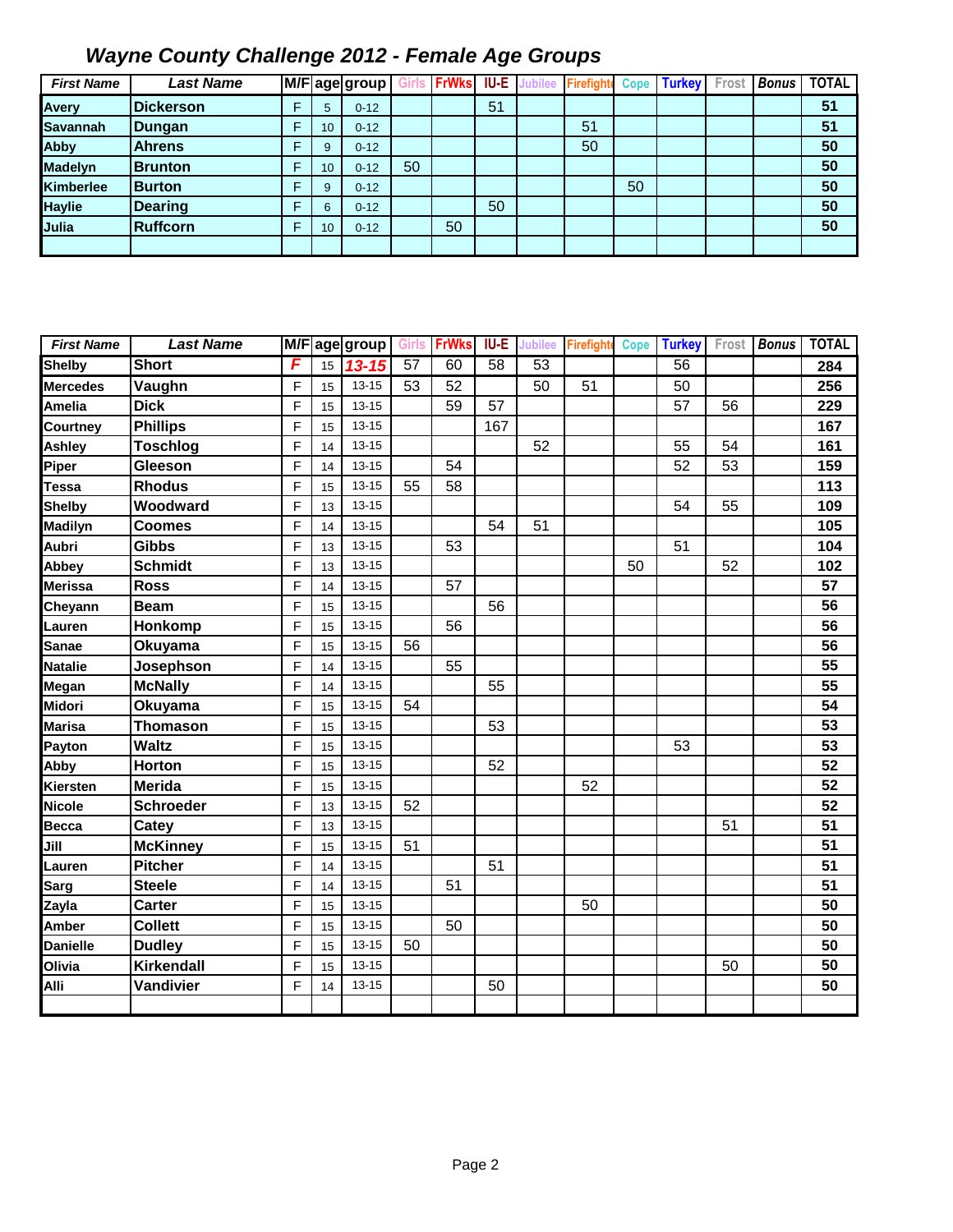| <b>First Name</b> | <b>Last Name</b> |   |    | M/Fage group | Girls | <b>FrWks</b> | IU-E | <b>Jubilee</b> | <b>Firefight</b> | <b>Cope</b> | <b>Turkey</b> | Frost | <b>Bonus</b> | <b>TOTAL</b> |
|-------------------|------------------|---|----|--------------|-------|--------------|------|----------------|------------------|-------------|---------------|-------|--------------|--------------|
| <b>Hayley</b>     | <b>Rogers</b>    | F | 16 | $16 - 18$    |       |              | 275  | 171            |                  |             | 114           |       |              | 560          |
| Kari              | <b>Morrison</b>  | F | 18 | $16 - 18$    | 52    |              | 51   | 51             |                  | 50          | 50            | 51    |              | 305          |
| <b>Katie</b>      | Lahmann          | F | 18 | $16 - 18$    |       | 165          |      |                |                  |             |               | 52    |              | 217          |
| <b>Sarah</b>      | <b>Hornak</b>    | F | 16 | $16 - 18$    |       |              | 55   | 54             |                  | 83          |               |       |              | 192          |
| <b>Alexis</b>     | <b>Turpin</b>    | F | 18 | $16 - 18$    |       |              | 58   | 50             | 52               |             |               |       |              | 160          |
| <b>Sydney</b>     | <b>Denhart</b>   | F | 17 | $16 - 18$    |       |              | 57   |                |                  |             | 51            |       |              | 108          |
| Hannah            | <b>Stegall</b>   | F | 18 | $16 - 18$    | 53    |              | 54   |                |                  |             |               |       |              | 107          |
| <b>Kasey</b>      | Reneau           | F | 18 | $16 - 18$    |       | 51           |      | 53             |                  |             |               |       |              | 104          |
| <b>Kelsey</b>     | <b>Whirley</b>   | F | 17 | $16 - 18$    |       | 52           | 52   |                |                  |             |               |       |              | 104          |
| <b>Kristin</b>    | <b>Deom</b>      | F | 17 | $16 - 18$    |       |              | 56   |                |                  |             |               |       |              | 56           |
| <b>Audrey</b>     | Webster          | F | 18 | $16 - 18$    |       | 54           |      |                |                  |             |               |       |              | 54           |
| <b>Kelsey</b>     | <b>Buehner</b>   | F | 16 | $16 - 18$    |       |              | 53   |                |                  |             |               |       |              | 53           |
| <b>Emily</b>      | Vance            | F | 16 | $16 - 18$    |       | 53           |      |                |                  |             |               |       |              | 53           |
| Kayla             | <b>Purcell</b>   | F | 18 | $16 - 18$    |       |              |      | 52             |                  |             |               |       |              | 52           |
| <b>Hillary</b>    | <b>Chaney</b>    | F | 18 | $16 - 18$    | 51    |              |      |                |                  |             |               |       |              | 51           |
| <b>Haley</b>      | <b>Hall</b>      | F | 17 | $16 - 18$    |       |              |      |                | 51               |             |               |       |              | 51           |
| <b>Samantha</b>   | <b>Decker</b>    | F | 16 | $16 - 18$    |       |              |      |                | 50               |             |               |       |              | 50           |
| Karagan           | <b>Smith</b>     | F | 16 | $16 - 18$    |       |              |      |                |                  |             |               | 50    |              | 50           |
| <b>Allie</b>      | <b>Unger</b>     | F | 16 | $16 - 18$    |       | 50           |      |                |                  |             |               |       |              | 50           |
| <b>Mariah</b>     | <b>Waltz</b>     | F | 17 | $16 - 18$    | 50    |              |      |                |                  |             |               |       |              | 50           |
| <b>Sarah</b>      | <b>Wheeler</b>   | F | 17 | $16 - 18$    |       |              | 50   |                |                  |             |               |       |              | 50           |
|                   |                  |   |    |              |       |              |      |                |                  |             |               |       |              |              |

| <b>First Name</b> | <b>Last Name</b> |   |    | M/Fage group | Girls | <b>FrWks</b> | <b>IU-E</b> | <b>Jubilee</b> | <b>Firefight</b> | Cope | <b>Turkey</b> | Frost | <b>Bonus</b> | <b>TOTAL</b> |
|-------------------|------------------|---|----|--------------|-------|--------------|-------------|----------------|------------------|------|---------------|-------|--------------|--------------|
| <b>Mariah</b>     | Seals            | F | 20 | $19 - 24$    | 58    | 62           | 60          | 51             | 53               | 53   | 50            | 54    | 42           | 483          |
| <b>Taylor</b>     | <b>McCullum</b>  | F | 20 | 19-24        | 59    | 64           | 64          | 52             | 54               | 54   | 51            |       |              | 398          |
| <b>Alexis</b>     | Vanbastelaer     | F | 19 | 19-24        | 176   |              | 65          |                |                  |      | 52            |       |              | 293          |
| Alysha            | <b>Davis</b>     | F | 23 | 19-24        |       |              |             |                | 225              |      |               |       |              | 225          |
| Courtney          | Wigner           | F | 21 | 19-24        |       | 58           | 59          | 53             |                  |      |               |       |              | 170          |
| Kimberly          | <b>Davis</b>     | F | 23 | 19-24        | 53    | 51           |             |                |                  | 50   |               |       |              | 154          |
| Emma              | <b>Hauser</b>    | F | 19 | 19-24        |       |              |             |                |                  |      |               | 127   |              | 127          |
| Geraldine         | <b>Cruse</b>     | F | 20 | 19-24        |       | 61           | 63          |                |                  |      |               |       |              | 124          |
| <b>Chelsea</b>    | Hale             | F | 19 | 19-24        | 56    |              | 58          |                |                  |      |               |       |              | 114          |
| Darcy             | <b>Bryant</b>    | F | 23 | 19-24        |       | 56           |             |                |                  |      |               | 52    |              | 108          |
| Kate              | Robinson         | F | 23 | 19-24        |       | 53           |             |                | 51               |      |               |       |              | 104          |
| <b>Maddie</b>     | Fega             | F | 20 | 19-24        |       |              |             |                |                  |      |               | 91    |              | 91           |
| <b>Christina</b>  | <b>Schneider</b> | F | 24 | 19-24        |       | 63           |             |                |                  |      |               |       |              | 63           |
| Kesla             | <b>Klingler</b>  | F | 19 | 19-24        |       |              | 62          |                |                  |      |               |       |              | 62           |
| Deidra            | <b>Purvis</b>    | F | 21 | 19-24        |       |              | 61          |                |                  |      |               |       |              | 61           |
| Kelsey            | <b>West</b>      | F | 22 | 19-24        | 61    |              |             |                |                  |      |               |       |              | 61           |
| Lisle             | Honkomp          | F | 19 | 19-24        |       | 60           |             |                |                  |      |               |       |              | 60           |
| Ashley            | Lewis            | F | 22 | 19-24        | 60    |              |             |                |                  |      |               |       |              | 60           |
| Elizabeth         | <b>Ervin</b>     | F | 23 | 19-24        |       | 59           |             |                |                  |      |               |       |              | 59           |
| Sarah             | <b>Drake</b>     | F | 20 | 19-24        |       | 57           |             |                |                  |      |               |       |              | 57           |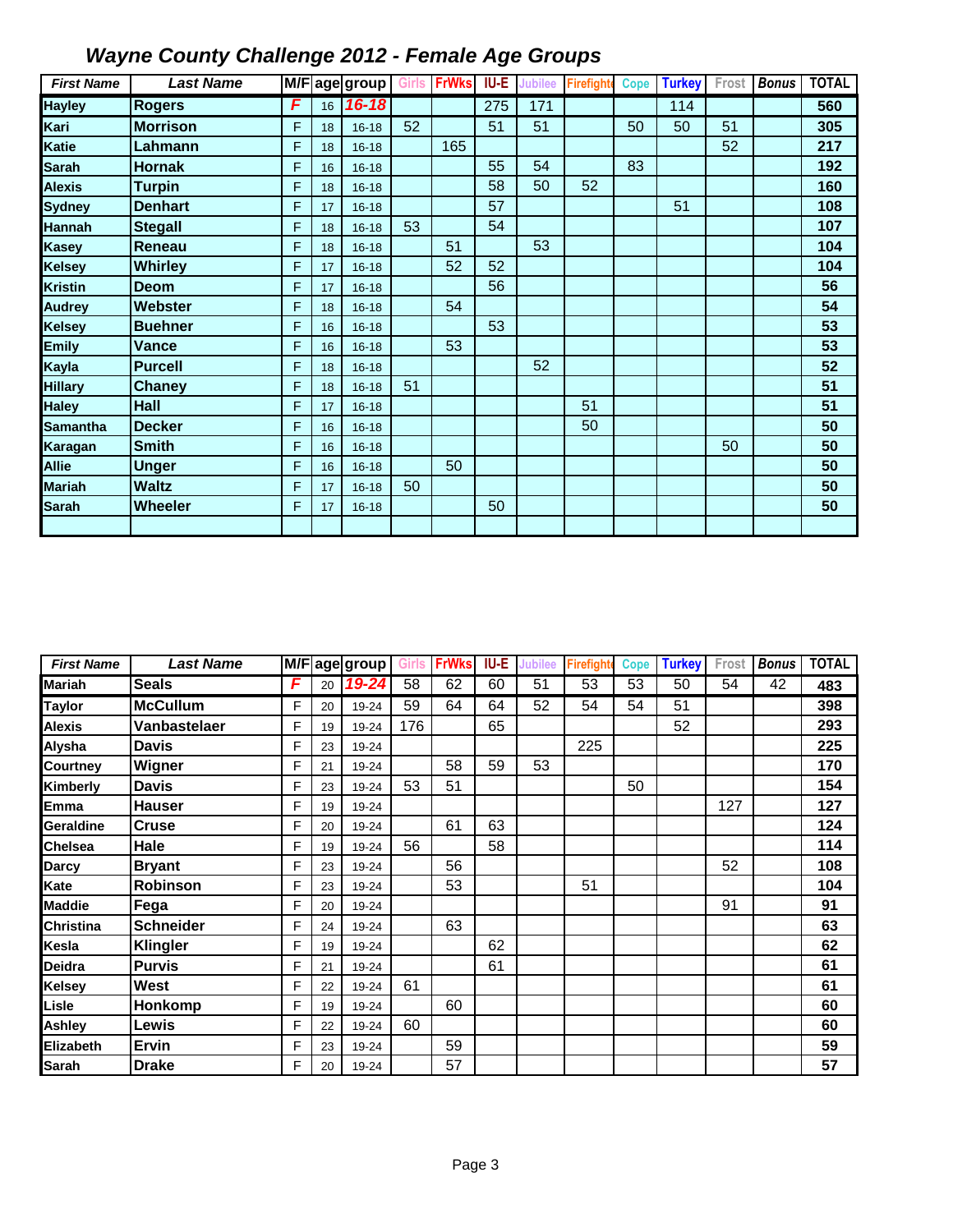| <b>First Name</b> | <b>Last Name</b> |   |    | M/F age group |    | Girls FrWks | <b>IU-E</b> | <b>Jubilee</b> | Firefight | Cope | <b>Turkey</b> | Frost | Bonus | <b>TOTAL</b>    |
|-------------------|------------------|---|----|---------------|----|-------------|-------------|----------------|-----------|------|---------------|-------|-------|-----------------|
| <b>Haley</b>      | <b>Hittle</b>    | F | 23 | 19-24         |    |             | 57          |                |           |      |               |       |       | 57              |
| Ashley            | <b>Robling</b>   | F | 24 | 19-24         | 57 |             |             |                |           |      |               |       |       | 57              |
| Desiree           | <b>Roszell</b>   | F | 24 | 19-24         |    |             | 56          |                |           |      |               |       |       | 56              |
| Jessica           | <b>Benz</b>      | F | 19 | 19-24         | 55 |             |             |                |           |      |               |       |       | 55              |
| Katherine         | <b>Birdsall</b>  | F | 21 | 19-24         |    |             |             |                |           |      |               | 55    |       | 55              |
| Patricia          | Glen             | F | 22 | 19-24         |    | 55          |             |                |           |      |               |       |       | 55              |
| <b>Christine</b>  | <b>Sills</b>     | F | 23 | 19-24         |    |             | 55          |                |           |      |               |       |       | 55              |
| <b>Emily</b>      | <b>Babrowich</b> | F | 23 | 19-24         |    |             |             | 54             |           |      |               |       |       | 54              |
| <b>Brittany</b>   | <b>Martin</b>    | F | 24 | 19-24         | 54 |             |             |                |           |      |               |       |       | 54              |
| Lachelsa          | Ozbun            | F | 21 | 19-24         |    |             | 54          |                |           |      |               |       |       | 54              |
| Tiara             | <b>Smith</b>     | F | 20 | 19-24         |    | 54          |             |                |           |      |               |       |       | 54              |
| <b>Emily</b>      | <b>Bobrowich</b> | F | 23 | 19-24         |    |             |             |                |           |      |               | 53    |       | 53              |
| <b>Danielle</b>   | Johnson          | F | 19 | 19-24         |    |             | 53          |                |           |      |               |       |       | 53              |
| Rebeca            | Lehfeldt         | F | 22 | 19-24         |    |             |             |                |           |      | 53            |       |       | 53              |
| Chrissy           | <b>Barrow</b>    | F | 20 | 19-24         |    |             |             |                |           | 52   |               |       |       | 52              |
| <b>Shannon</b>    | <b>Davis</b>     | F | 19 | 19-24         |    | 52          |             |                |           |      |               |       |       | 52              |
| Jadyn             | Garringer        | F | 21 | 19-24         |    |             | 52          |                |           |      |               |       |       | 52              |
| Jennifer          | <b>Lakes</b>     | F | 21 | 19-24         | 52 |             |             |                |           |      |               |       |       | 52              |
| Lindsey           | <b>Moistner</b>  | F | 23 | 19-24         |    |             |             |                | 52        |      |               |       |       | 52              |
| Courtney          | Evans            | F | 24 | 19-24         |    |             |             |                |           | 51   |               |       |       | 51              |
| Jami              | Lloyd            | F | 22 | 19-24         |    |             | 51          |                |           |      |               |       |       | 51              |
| Karah             | Perseponko       | F | 19 | 19-24         | 51 |             |             |                |           |      |               |       |       | 51              |
| Mandi             | <b>Rice</b>      | F | 24 | 19-24         |    |             |             |                |           |      |               | 51    |       | $\overline{51}$ |
| Meghan            | <b>Burroughs</b> | F | 22 | 19-24         |    | 50          |             |                |           |      |               |       |       | 50              |
| Joan              | Jordan           | F | 19 | 19-24         |    |             |             | 50             |           |      |               |       |       | 50              |
| <b>Danielle</b>   | <b>McGuire</b>   | F | 24 | 19-24         |    |             |             |                |           |      |               | 50    |       | 50              |
| Whitney           | <b>Rivard</b>    | F | 21 | 19-24         |    |             | 50          |                |           |      |               |       |       | 50              |
| Leslie            | <b>Wise</b>      | F | 23 | 19-24         |    |             |             |                | 50        |      |               |       |       | 50              |
| <b>Crystal</b>    | Wynk             | F | 24 | 19-24         | 50 |             |             |                |           |      |               |       |       | 50              |
|                   |                  |   |    |               |    |             |             |                |           |      |               |       |       |                 |

| <b>First Name</b> | Last Name        |   |    | M/Fage group | Girls | <b>FrWks</b> | <b>IU-E</b> | lubilee | <b>Firefigh</b> | <b>Cope</b> | <b>Turkey</b> | Frost | <b>Bonus</b> | <b>TOTAL</b> |
|-------------------|------------------|---|----|--------------|-------|--------------|-------------|---------|-----------------|-------------|---------------|-------|--------------|--------------|
| <b>Nicole</b>     | <b>Andreas</b>   | F | 29 | 25-29        | 74    | 72           | 78          | 57      | 59              | 164         | 64            | 58    | 42           | 668          |
| Kyndra            | <b>Matheney</b>  | F | 26 | $25 - 29$    |       | 74           | 134         | 145     | 94              | 131         |               |       |              | 578          |
| <b>Emily</b>      | <b>Ross</b>      | F | 26 | $25 - 29$    | 56    | 64           | 68          | 54      | 55              | 59          | 59            | 55    | 42           | 512          |
| ∟eslie            | <b>Gettinger</b> | F | 29 | $25 - 29$    | 59    | 63           | 63          | 51      | 53              | 55          | 57            | 52    | 42           | 495          |
| <b>Tonya</b>      | <b>Paxton</b>    | F | 25 | $25 - 29$    | 45    | 50           | 54          | 52      | 56              | 61          | 60            | 56    | 37           | 471          |
| <b>Mandy</b>      | <b>Newhouse</b>  | F | 28 | $25 - 29$    | 55    | 57           | 55          | 50      | 50              | 51          | 50            | 50    | 42           | 460          |
| Amy               | Rodeghero        | F | 28 | $25 - 29$    | 75    | 73           | 79          | 56      |                 | 65          | 63            |       |              | 411          |
| <b>Betsy</b>      | <b>Frazier</b>   | F | 26 | $25 - 29$    | 57    | 60           | 66          | 53      | 54              | 56          | 56            |       |              | 402          |
| Katlin            | <b>Stupi</b>     | F | 25 | $25 - 29$    | 70    | 67           | 74          |         |                 | 63          | 54            |       |              | 328          |
| Amanda            | <b>Allen</b>     | F | 26 | 25-29        | 72    | 70           | 76          | 50      |                 |             |               |       |              | 268          |
| <b>Amber</b>      | <b>York</b>      | F | 26 | $25 - 29$    | 73    | 71           |             |         | 58              | 66          |               |       |              | 268          |
| Jessica           | <b>Allen</b>     | F | 29 | $25 - 29$    | 50    | 55           | 52          |         |                 | 50          | 52            |       |              | 259          |
| <b>Katie</b>      | <b>Carpenter</b> | F | 25 | $25 - 29$    |       |              | 75          |         |                 | 60          | 62            | 57    |              | 254          |
| Amber             | <b>Hall</b>      | F | 29 | $25 - 29$    |       |              | 73          |         |                 | 62          | 58            | 53    |              | 246          |
| <b>Carlye</b>     | <b>Horn</b>      | F | 25 | $25 - 29$    | 68    | 68           | 72          |         |                 |             |               |       |              | 208          |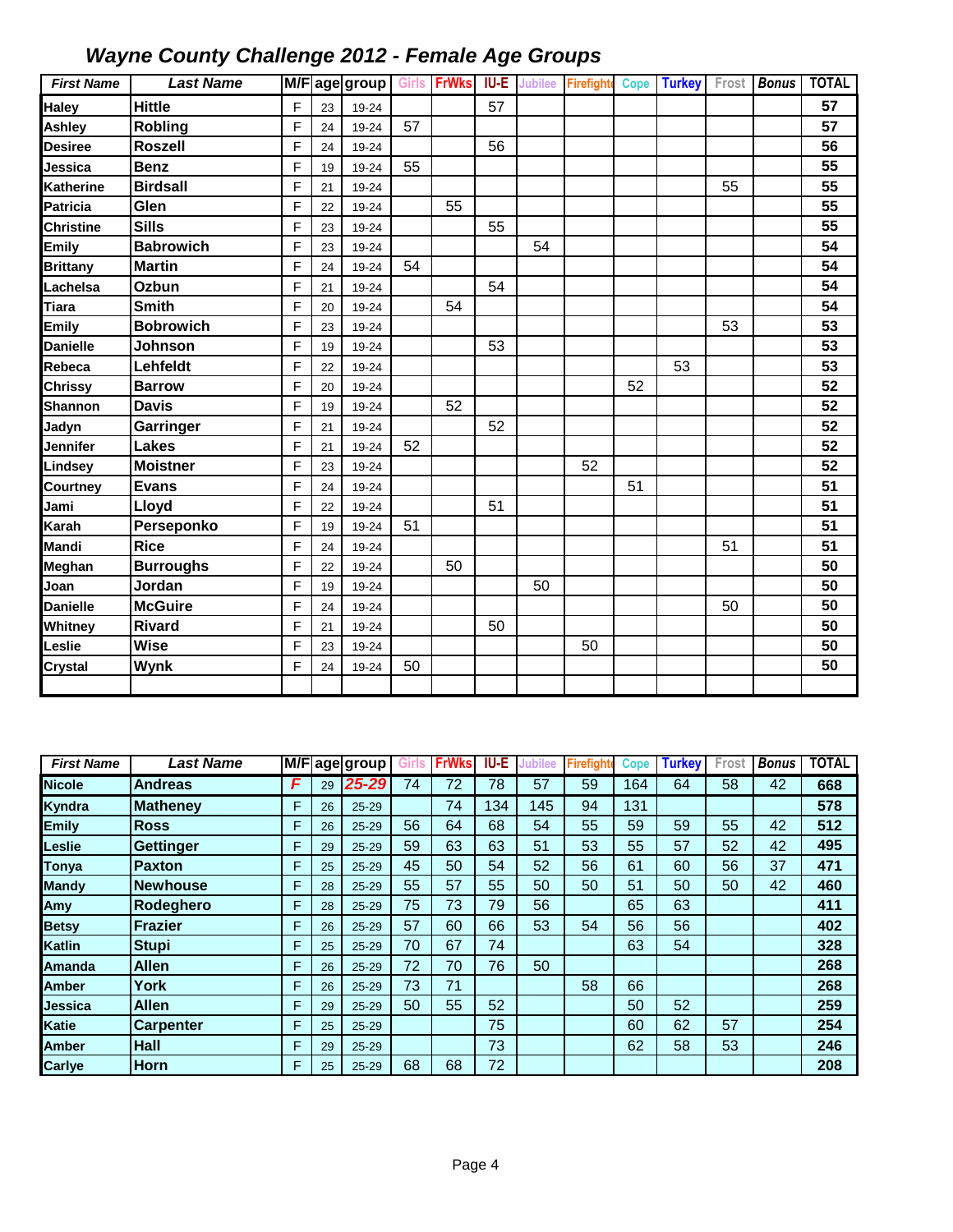| <b>First Name</b>            | <b>Last Name</b>               |        |          | M/Fage group   | <b>Girls</b> | <b>FrWks</b> | IU-E | <b>Jubilee</b> | <b>Firefighte</b> | <b>Cope</b> | <b>Turkey</b> | Frost | <b>Bonus</b> | <b>TOTAL</b>    |
|------------------------------|--------------------------------|--------|----------|----------------|--------------|--------------|------|----------------|-------------------|-------------|---------------|-------|--------------|-----------------|
| Lilia                        | <b>Alexander</b>               | F      | 26       | $25 - 29$      | 61           | 66           | 69   |                |                   |             |               |       |              | 196             |
| Karie                        | <b>Miller</b>                  | F      | 29       | $25 - 29$      | 54           | 56           | 57   |                |                   |             |               |       |              | 167             |
| Misha                        | <b>Mattingly</b>               | F      | 27       | 25-29          | 51           | 52           | 58   |                |                   |             |               |       |              | 161             |
| <b>Miranda</b>               | Jordan                         | F      | 28       | 25-29          |              |              | 71   |                |                   |             | 61            |       |              | 132             |
| <b>Nancy</b>                 | <b>Rinehart</b>                | F      | 29       | $25 - 29$      | 63           | 65           |      |                |                   |             |               |       |              | 128             |
| Lori                         | <b>Current</b>                 | F      | 29       | $25 - 29$      | 58           |              | 64   |                |                   |             |               |       |              | 122             |
| <b>Sarah</b>                 | <b>Berns</b>                   | F      | 27       | $25 - 29$      | 53           | 58           |      |                |                   |             |               |       |              | 111             |
| Paula                        | <b>Head</b>                    | F      | 25       | $25 - 29$      | 45           |              |      | 50             |                   |             |               |       |              | 95              |
| Ashley                       | Gagliano                       | F      | 27       | $25 - 29$      |              |              | 77   |                |                   |             |               |       |              | 77              |
| Katie                        | Reihman                        | F      | 26       | 25-29          | 71           |              |      |                |                   |             |               |       |              | $\overline{71}$ |
| Megan                        | Jewell                         | F      | 27       | 25-29          |              |              | 70   |                |                   |             |               |       |              | 70              |
| Helena                       | <b>Fleenor</b>                 | F      | 25       | 25-29          | 69           |              |      |                |                   |             |               |       |              | 69              |
| Anya                         | Johnsman                       | F      | 28       | 25-29          |              | 69           |      |                |                   |             |               |       |              | 69              |
| <b>Brooke</b>                | <b>Hale</b>                    | F      | 25       | $25 - 29$      | 67           |              |      |                |                   |             |               |       |              | 67              |
| <b>Sabrina</b>               | <b>Taylor</b>                  | F      | 28       | $25 - 29$      |              |              | 67   |                |                   |             |               |       |              | 67              |
| Valerie                      | <b>Hurwitz</b>                 | F      | 29       | 25-29          | 66           |              |      |                |                   |             |               |       |              | 66              |
| <b>Tiffany</b>               | <b>Climer</b>                  | F      | 28       | 25-29          | 65           |              |      |                |                   |             |               |       |              | 65              |
| <b>Heather</b>               | <b>Donohue</b>                 | F      | 25       | 25-29          |              |              | 65   |                |                   |             |               |       |              | 65              |
| April                        | <b>Moore</b>                   | F      | 27       | 25-29          |              |              |      |                |                   | 64          |               |       |              | 64              |
| Kara                         | <b>Sum</b>                     | F      | 28       | $25 - 29$      | 64           |              |      |                |                   |             |               |       |              | 64              |
| Abby                         | <b>Clapp</b>                   | F      | 27       | 25-29          |              |              | 62   |                |                   |             |               |       |              | 62              |
| <b>Holly</b>                 | <b>Wallace</b>                 | F      | 28       | $25 - 29$      |              | 62           |      |                |                   |             |               |       |              | 62              |
| <b>Amanda</b>                | <b>Williams</b>                | F      | 27       | 25-29          | 62           |              |      |                |                   |             |               |       |              | 62              |
| <b>Hannah</b>                | <b>Abrams</b>                  | F      | 28       | 25-29          |              | 61           |      |                |                   |             |               |       |              | 61              |
| <b>Brittney</b>              | <b>Davis</b>                   | F      | 28       | 25-29          |              |              | 61   |                |                   |             |               |       |              | 61              |
| <b>Claire</b>                | <b>Baker</b>                   | F      | 28       | 25-29          |              |              | 60   |                |                   |             |               |       |              | 60              |
| Abby                         | <b>Hale</b>                    | F      | 25       | $25 - 29$      | 60           |              |      |                |                   |             |               |       |              | 60              |
| Kate                         | Glen                           | F      | 25       | 25-29          |              | 59           |      |                |                   |             |               |       |              | 59              |
| <b>Harmony</b>               | Glenn                          | F      | 25       | 25-29          |              |              | 59   |                |                   |             |               |       |              | 59              |
| <b>Terrence</b>              | <b>Brockman</b>                | F      | 25       | 25-29          |              |              |      |                |                   | 58          |               |       |              | 58              |
| Angela                       | <b>Kritsch</b>                 | F      | 27       | 25-29          |              |              |      |                | 57                |             |               |       |              | 57              |
| <b>Sarah</b>                 | Welcome                        | F      | 26       | 25-29          |              |              |      |                |                   | 57          |               |       |              | 57              |
| <b>Nikita</b>                | <b>Martina</b>                 | F      | 25       | 25-29          |              |              | 56   |                |                   |             |               |       |              | 56              |
| Alysha                       | <b>Oglesby</b>                 | F      | 28       | $25 - 29$      |              |              |      |                |                   |             | 55            |       |              | 55              |
| Andrea                       | Payne                          | F      | 29       | 25-29          |              |              |      | 55             |                   |             |               |       |              | 55              |
| <b>Daisy</b>                 | <b>Laswell</b>                 | F      | 28       | $25 - 29$      |              | 54           |      |                |                   |             |               |       |              | 54              |
| Megan                        | <b>Miller</b>                  | F      | 27       | 25-29          |              |              |      |                |                   |             |               | 54    |              | 54              |
| Jennifer                     | Pennington                     | F      | 29       | 25-29          |              |              |      |                |                   | 54          |               |       |              | 54              |
| Lynnette                     | <b>Bedrijo</b>                 | F      | 26       | $25 - 29$      |              |              | 53   |                |                   |             |               |       |              | 53              |
| <b>Nicole</b>                | <b>Kilgus</b>                  | F      | 26       | 25-29          |              |              |      |                |                   |             | 53            |       |              | 53<br>53        |
| Amber                        | <b>Lakes</b>                   | F<br>F | 25       | 25-29          |              |              |      |                |                   | 53          |               |       |              | 53              |
| Ayesha                       | <b>Rigsby</b><br><b>Jester</b> | F      | 28       | 25-29          |              | 53           |      |                |                   | 52          |               |       |              | 52              |
| <b>Tairen</b><br><b>Dawn</b> | Long                           | F      | 28       | 25-29          |              |              |      |                | 52                |             |               |       |              | 52              |
|                              | <b>Wolfal</b>                  |        | 28       | 25-29          | 52           |              |      |                |                   |             |               |       |              | 52              |
| Jackie<br>Jodi               | <b>Griffin</b>                 | F<br>F | 28<br>26 | 25-29<br>25-29 |              | 51           |      |                |                   |             |               |       |              | 51              |
| <b>Brandi</b>                | Jessee                         | F      | 27       | 25-29          |              |              |      |                |                   |             | 51            |       |              | 51              |
| Rachel                       | <b>Johnson</b>                 | F      | 28       | 25-29          |              |              |      |                |                   |             |               | 51    |              | 51              |
| <b>Michelle</b>              | <b>King</b>                    | F      | 29       | 25-29          |              |              | 51   |                |                   |             |               |       |              | 51              |
| <b>Nickie</b>                | Pearson                        | F      | 29       | 25-29          |              |              |      |                | 51                |             |               |       |              | 51              |
| Kara                         | <b>Black</b>                   | F      | 27       | 25-29          |              |              | 50   |                |                   |             |               |       |              | 50              |
|                              |                                |        |          |                |              |              |      |                |                   |             |               |       |              |                 |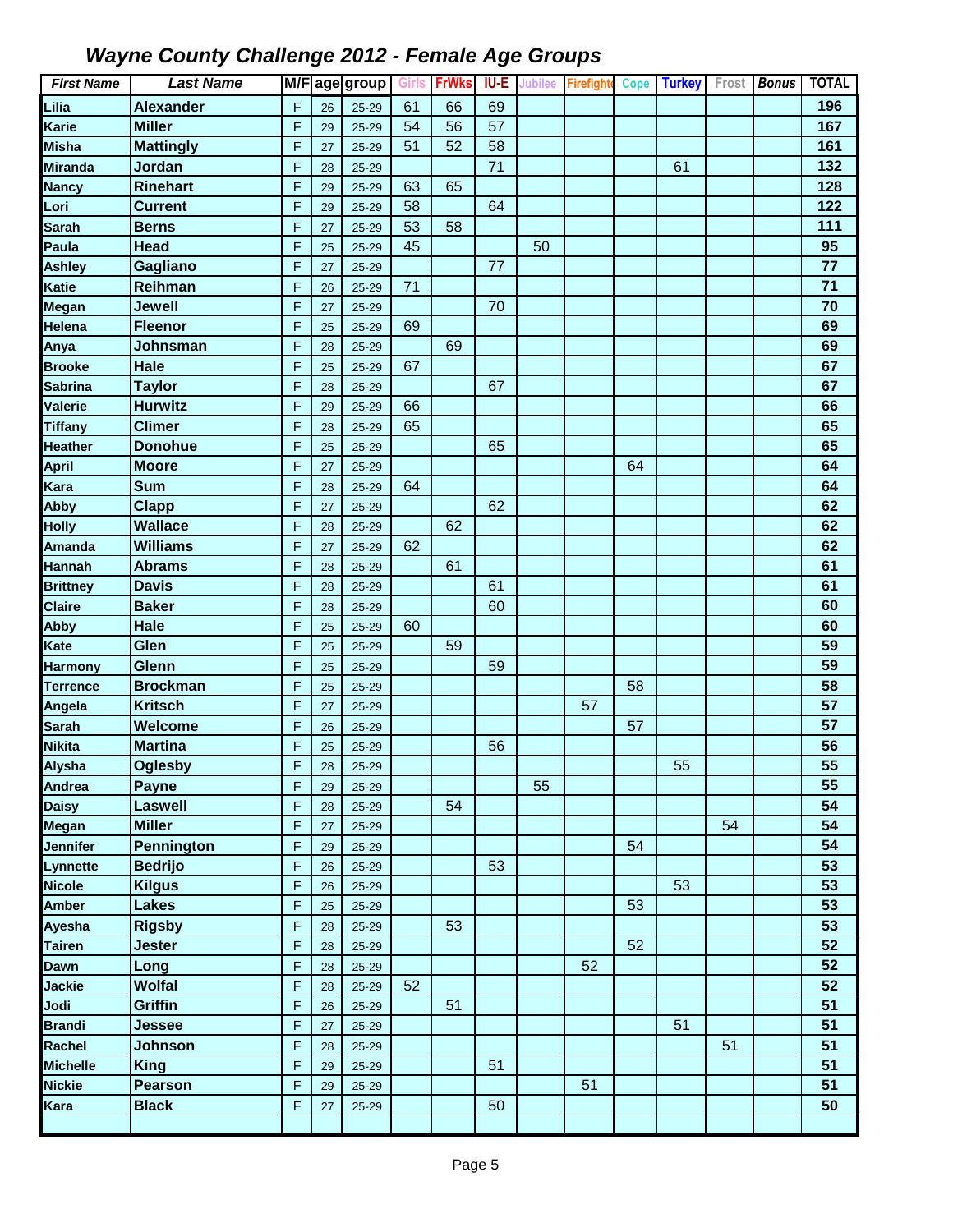| <b>First Name</b> | <b>Last Name</b>   |   |    | M/F age group | <b>Girls</b> | <b>FrWks</b> | IU-E             | <b>Jubilee</b> | <b>Firefight</b> | <b>Cope</b> | <b>Turkey</b>    | Frost | <b>Bonus</b> | <b>TOTAL</b> |
|-------------------|--------------------|---|----|---------------|--------------|--------------|------------------|----------------|------------------|-------------|------------------|-------|--------------|--------------|
| <b>Kristina</b>   | <b>Tabor</b>       | F | 33 | 30-34         | 374          | 367          | $\overline{347}$ |                | 211              |             | $\overline{225}$ | 214   |              | 1738         |
| Angela            | Larson             | F | 33 | 30-34         | 63           | 68           | 67               | 61             | 64               | 59          | 56               | 62    | 42           | 542          |
| <b>Stephanie</b>  | <b>Farlow</b>      | F | 33 | 30-34         | 86           | 50           | 51               | 67             | 50               | 53          | 66               | 71    | 42           | 536          |
| Andrea            | Kolopanis          | F | 31 | 30-34         | 57           | 59           | 61               | 53             | 58               | 55          | 55               | 61    | 42           | 501          |
| Elisha            | <b>Frazier</b>     | F | 30 | 30-34         | 75           | 88           | 75               | 69             | 60               | 69          | 64               |       |              | 500          |
| Lori              | <b>Fields</b>      | F | 32 | 30-34         | 76           | 87           | 68               | 66             |                  | 67          | 63               | 68    |              | 495          |
| Heather           | Wampole            | F | 30 | 30-34         |              | 83           | 70               | 65             | 71               | 66          | 62               | 66    |              | 483          |
| <b>Michelle</b>   | Johnson            | F | 34 | 30-34         |              | 63           | 65               | 62             | 52               | 61          | 59               | 65    |              | 427          |
| Lindsay           | <b>Boatright</b>   | F | 32 | 30-34         | 71           | 76           | 72               | 64             | 67               | 64          |                  |       |              | 414          |
| Angela            | <b>Buckland</b>    | F | 30 | 30-34         |              | 71           |                  | 63             | 68               | 65          | 61               | 67    |              | 395          |
| <b>Melissa</b>    | Johnson            | F | 31 | 30-34         | 84           | 91           | 76               | 70             | 72               |             |                  |       |              | 393          |
| Quyen             | Wolfe              | F | 34 | 30-34         | 83           | 89           |                  | 68             |                  | 68          | 67               |       |              | 375          |
| <b>Manda</b>      | Light              | F | 30 | 30-34         | 81           | 84           |                  |                | 69               |             | 65               | 69    |              | 368          |
| Rachel            | <b>Ernst</b>       | F | 33 | 30-34         |              | 70           | 60               | 58             | 62               | 56          | 54               |       |              | 360          |
| Cassey            | <b>Kelley</b>      | F | 33 | 30-34         | 65           | 61           |                  | 55             | 54               | 60          | 60               |       |              | 355          |
| Stephania         | <b>Cross</b>       | F | 30 | 30-34         |              | 74           | 66               | 60             | 63               |             |                  | 60    |              | 323          |
| Jan               | Parker             | F | 34 | 30-34         | 77           | 57           | 74               | 52             |                  |             |                  |       |              | 260          |
| Anne              | Clinton            | F | 30 | 30-34         |              |              |                  |                |                  |             |                  | 250   |              | 250          |
| Tina              | <b>Cohee</b>       | F | 33 | 30-34         | 59           | 65           | 64               | 57             |                  |             |                  |       |              | 245          |
| <b>Misty</b>      | Vaughn             | F | 32 | 30-34         | 64           | 69           |                  | 51             | 61               |             |                  |       |              | 245          |
| Candace           | Yount              | F | 30 | 30-34         | 58           | 66           | 63               | 56             |                  |             |                  |       |              | 243          |
| <b>Denise</b>     | <b>Retz</b>        | F | 33 | 30-34         | 79           | 79           | 71               |                |                  |             |                  |       |              | 229          |
| <b>Brianne</b>    | Puterbaugh         | F | 32 | 30-34         |              |              |                  |                | 51               | 52          | 50               | 56    |              | 209          |
| Kara              | Newman             | F | 31 | 30-34         | 56           | 72           | 69               |                |                  |             |                  |       |              | 197          |
| Heather           | Herrmann           | F | 31 | 30-34         | 54           |              | 59               |                |                  |             | 68               |       |              | 181          |
| <b>Teffiny</b>    | <b>Clarkston</b>   | F | 31 | 30-34         |              | 62           | 58               |                | 55               |             |                  |       |              | 175          |
| <b>April</b>      | <b>Thurston</b>    | F | 33 | 30-34         |              |              | 62               | 54             | 57               |             |                  |       |              | 173          |
| <b>Kelly</b>      | <b>VanVleet</b>    | F | 33 | 30-34         | 82           | 85           |                  |                |                  |             |                  |       |              | 167          |
| <b>Emily</b>      | <b>Dickerson</b>   | F | 32 | 30-34         | 52           | 55           | 54               |                |                  |             |                  |       |              | 161          |
| <b>Katie</b>      | Reising            | F | 34 | 30-34         | 80           | 81           |                  |                |                  |             |                  |       |              | 161          |
| Jennifer          | <b>Southerland</b> | F | 32 | 30-34         | 87           |              |                  |                | 73               |             |                  |       |              | 160          |
| Kendra            | Jordan             | F | 32 | 30-34         |              | 53           | 56               | 50             |                  |             |                  |       |              | 159          |
| <b>Betsy</b>      | <b>Bowman</b>      | F | 30 | 30-34         | 74           | 80           |                  |                |                  |             |                  |       |              | 154          |
| <b>Sarah</b>      | <b>Fields</b>      | F | 33 | 30-34         |              |              | 73               |                | $70\,$           |             |                  |       |              | 143          |
| <b>Kelly</b>      | Dungan             | F | 31 | 30-34         | 67           | 75           |                  |                |                  |             |                  |       |              | 142          |
| Lori              | <b>Hardy</b>       | F | 33 | 30-34         | 66           | 73           |                  |                |                  |             |                  |       |              | 139          |
| <b>Heather</b>    | Dugar              | F | 32 | 30-34         |              | 77           |                  | 59             |                  |             |                  |       |              | 136          |
| Jami              | <b>Prather</b>     | F | 34 | 30-34         |              |              |                  |                |                  | 62          | 57               |       |              | 119          |
| Lori              | Everman            | F | 34 | 30-34         |              |              |                  |                |                  | 63          | 55               |       |              | 118          |
| <b>Chrissy</b>    | <b>Burroughs</b>   | F | 30 | 30-34         |              |              | 52               |                | 65               |             |                  |       |              | 117          |
| <b>Martha</b>     | Rutan              | F | 33 | 30-34         |              | 67           |                  |                |                  |             |                  | 50    |              | 117          |
| Latrisha          | <b>Jackson</b>     | F | 31 | 30-34         | 53           | 60           |                  |                |                  |             |                  |       |              | 113          |
| <b>Tiauna</b>     | Washington         | F | 30 | 30-34         |              | 58           | 55               |                |                  |             |                  |       |              | 113          |
| <b>Brandy</b>     | Lakes              | F | 33 | 30-34         |              |              |                  |                |                  | 57          | 52               |       |              | 109          |
| <b>Charlene</b>   | <b>Smith</b>       | F | 30 | 30-34         |              |              |                  |                |                  | 51          |                  | 55    |              | 106          |
| Marie             | <b>Byrum</b>       | F | 30 | 30-34         | 51           | 54           |                  |                |                  |             |                  |       |              | 105          |
| Christina         | <b>Byrd</b>        | F | 33 | 30-34         |              | 90           |                  |                |                  |             |                  |       |              | 90           |
| Jaimee            | <b>Biddle</b>      | F | 33 | 30-34         | 88           |              |                  |                |                  |             |                  |       |              | 88           |
| <b>Amanda</b>     | <b>Townsend</b>    | F | 31 | 30-34         |              | 86           |                  |                |                  |             |                  |       |              | 86           |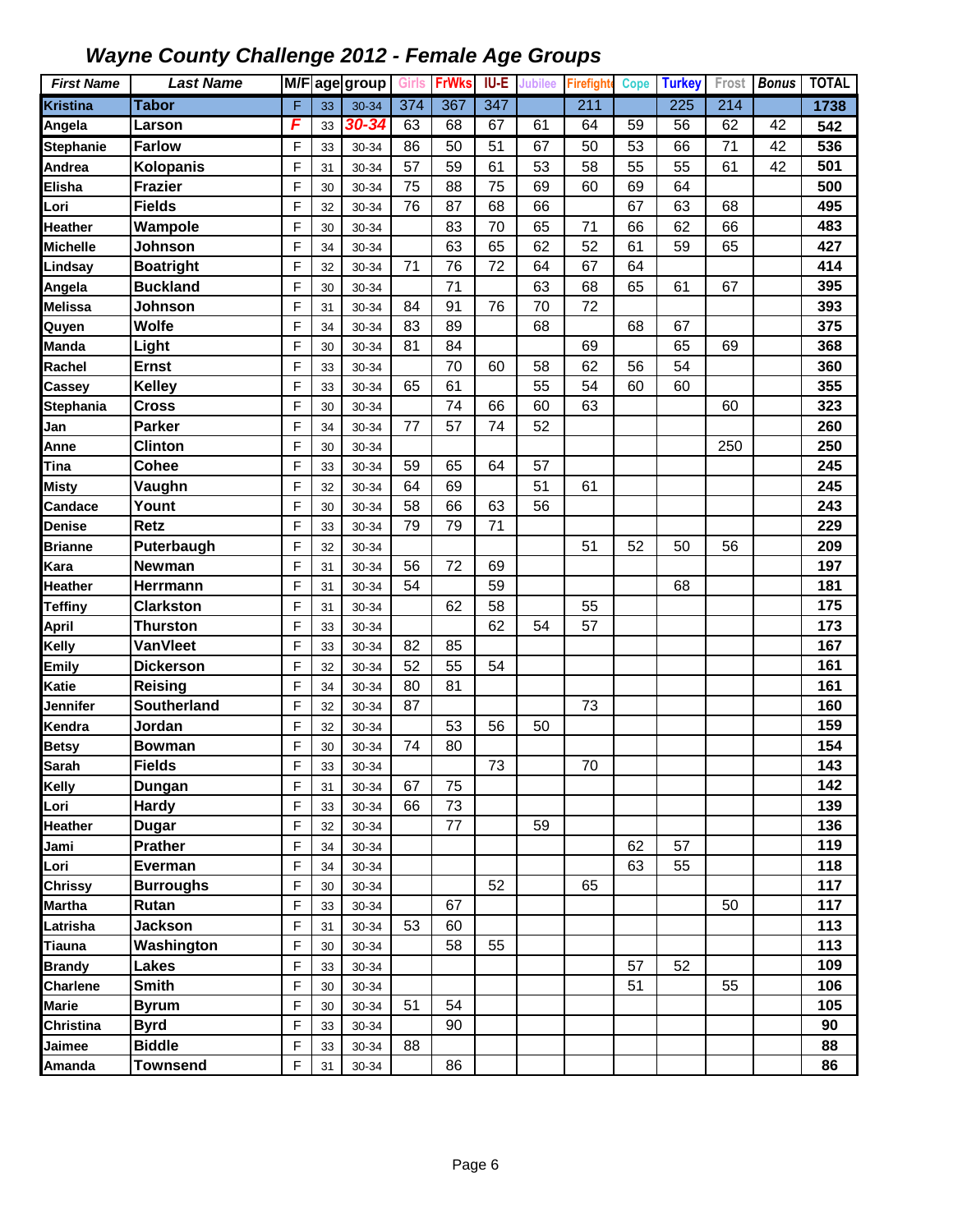| <b>First Name</b>               | <b>Last Name</b>         |        |          | M/F age group  | <b>Girls</b> | <b>FrWks</b> | IU-E | <b>Jubilee</b> | Firefighte |    | Cope Turkey |    | Frost Bonus | <b>TOTAL</b> |
|---------------------------------|--------------------------|--------|----------|----------------|--------------|--------------|------|----------------|------------|----|-------------|----|-------------|--------------|
| <b>Sarah</b>                    | <b>Smith</b>             | F      | 33       | 30-34          | 85           |              |      |                |            |    |             |    |             | 85           |
| Megan                           | <b>Kramer</b>            | F      | 31       | 30-34          |              | 82           |      |                |            |    |             |    |             | 82           |
| <b>Christie</b>                 | <b>Ferriell</b>          | F      | 31       | 30-34          | 78           |              |      |                |            |    |             |    |             | 78           |
| Hopi                            | <b>Stosberg</b>          | F      | 34       | 30-34          |              | 78           |      |                |            |    |             |    |             | 78           |
| Maria Teresa                    | <b>Herd</b>              | F      | 32       | 30-34          |              |              |      |                | 74         |    |             |    |             | 74           |
| Megan                           | Hofman                   | F      | 30       | 30-34          | 73           |              |      |                |            |    |             |    |             | 73           |
| Jennifer                        | <b>Jones</b>             | F      | 33       | 30-34          |              |              |      |                |            |    |             | 73 |             | 73           |
| Karen                           | <b>Barnes</b>            | F      | 32       | 30-34          | 72           |              |      |                |            |    |             |    |             | 72           |
| Arin                            | Sloan                    | F      | 30       | 30-34          |              |              |      |                |            |    |             | 72 |             | 72           |
| <b>Patty</b>                    | Crawford                 | F      | 30       | 30-34          | 70           |              |      |                |            |    |             |    |             | 70           |
| Laura                           | Weaver                   | F      | 32       | 30-34          |              |              |      |                |            |    |             | 70 |             | 70           |
| Kelli                           | House                    | F      | 32       | 30-34          |              |              |      |                |            |    | 69          |    |             | 69           |
| Jodi                            | Riall                    | F      | 34       | 30-34          | 69           |              |      |                |            |    |             |    |             | 69           |
| <b>Kelly</b>                    | <b>Amos</b>              | F      | 34       | 30-34          | 68           |              |      |                |            |    |             |    |             | 68           |
| <b>Myranda</b>                  | <b>Hartwell</b>          | F      | 31       | 30-34          |              |              |      |                | 66         |    |             |    |             | 66           |
| <b>Emily</b>                    | Rankin                   | F      | 30       | 30-34          |              | 64           |      |                |            |    |             |    |             | 64           |
| Dawn                            | <b>Sonsini</b>           | F      | 31       | 30-34          |              |              |      |                |            |    |             | 64 |             | 64           |
| <b>Aspen</b>                    | Lindley                  | F      | 31       | 30-34          |              |              |      |                |            |    |             | 63 |             | 63           |
| <b>Tiffani</b>                  | <b>Thornburg</b>         | F      | 34       | 30-34          | 62           |              |      |                |            |    |             |    |             | 62           |
| <b>Marci</b>                    | Lindahl                  | F      | 34       | 30-34          | 61           |              |      |                |            |    |             |    |             | 61           |
| <b>Ambyr</b>                    | <b>Mayberry</b>          | F      | 32       | 30-34          |              |              |      |                | 60         |    |             |    |             | 60           |
| <b>April</b>                    | <b>Parker</b>            | F      | 34       | 30-34          | 60           |              |      |                |            |    |             |    |             | 60           |
| <b>Brooke</b>                   | <b>Bell</b>              | F      | 31       | 30-34          |              |              |      |                | 59         |    |             |    |             | 59           |
| Jama                            | Goodman                  | F      | 33       | 30-34          |              |              |      |                |            |    |             | 59 |             | 59           |
| <b>Chrissy</b>                  | <b>Burroughs</b>         | F      | 30       | 30-34          |              |              |      |                |            |    | 58          |    |             | 58           |
| Laura                           | Carhh                    | F      | 34       | 30-34          |              |              |      |                |            |    |             | 58 |             | 58           |
| <b>Karrie</b>                   | Pullon                   | F      | 32       | 30-34          |              |              |      |                |            | 58 |             |    |             | 58           |
| <b>Danylle</b>                  | <b>Harman</b>            | F      | 33       | 30-34          |              |              |      |                |            |    |             | 57 |             | 57           |
| Heidi                           | <b>Huff</b>              | F      | 31       | 30-34          |              |              | 57   |                |            |    |             |    |             | 57<br>56     |
| Laura                           | <b>Parker</b><br>Proctor | F<br>F | 34       | 30-34          |              | 56           |      |                | 56         |    |             |    |             | 56           |
| <b>Heather</b><br><b>Andrea</b> | Fernandez                | F      | 33       | 30-34          | 55           |              |      |                |            |    |             |    |             | 55           |
| <b>Jennifer</b>                 | <b>Caldwell</b>          | F      | 34<br>32 | 30-34          |              |              |      |                |            | 54 |             |    |             | 54           |
| <b>Mandee</b>                   | Patton                   | F      | 31       | 30-34<br>30-34 |              |              |      |                |            |    |             | 54 |             | 54           |
| Ellen                           | <b>Blevens</b>           | F      | 32       | 30-34          |              |              |      |                |            |    | 53          |    |             | 53           |
| <b>Jennifer</b>                 | <b>Haler</b>             | F      | 33       | $30 - 34$      |              |              |      |                | 53         |    |             |    |             | 53           |
| <b>Stephanie</b>                | Heinemann                | F      | 31       | 30-34          |              |              | 53   |                |            |    |             |    |             | 53           |
| <b>Kristen</b>                  | <b>Middleton</b>         | F      | 31       | 30-34          |              |              |      |                |            |    |             | 53 |             | 53           |
| <b>Jennifer</b>                 | <b>Dulin</b>             | F      | 30       | $30 - 34$      |              |              |      |                |            |    |             | 52 |             | 52           |
| <b>Stefanie</b>                 | <b>Schy</b>              | F      | 33       | 30-34          |              | 52           |      |                |            |    |             |    |             | 52           |
| Tara                            | <b>Cassel</b>            | F      | 33       | 30-34          |              |              |      |                |            |    |             | 51 |             | 51           |
| <b>Michelle</b>                 | <b>Dafler</b>            | F      | 34       | 30-34          |              |              |      |                |            |    | 51          |    |             | 51           |
| Amber                           | <b>Smith</b>             | F      | 33       | 30-34          |              | 51           |      |                |            |    |             |    |             | 51           |
| Julie                           | <b>Harness</b>           | F      | 33       | 30-34          | 50           |              |      |                |            |    |             |    |             | 50           |
| Johvon                          | Jester                   | F      | 30       | 30-34          |              |              |      |                |            | 50 |             |    |             | 50           |
| <b>Sarah</b>                    | Soper                    | F      | 32       | 30-34          |              |              | 50   |                |            |    |             |    |             | 50           |
|                                 |                          |        |          |                |              |              |      |                |            |    |             |    |             |              |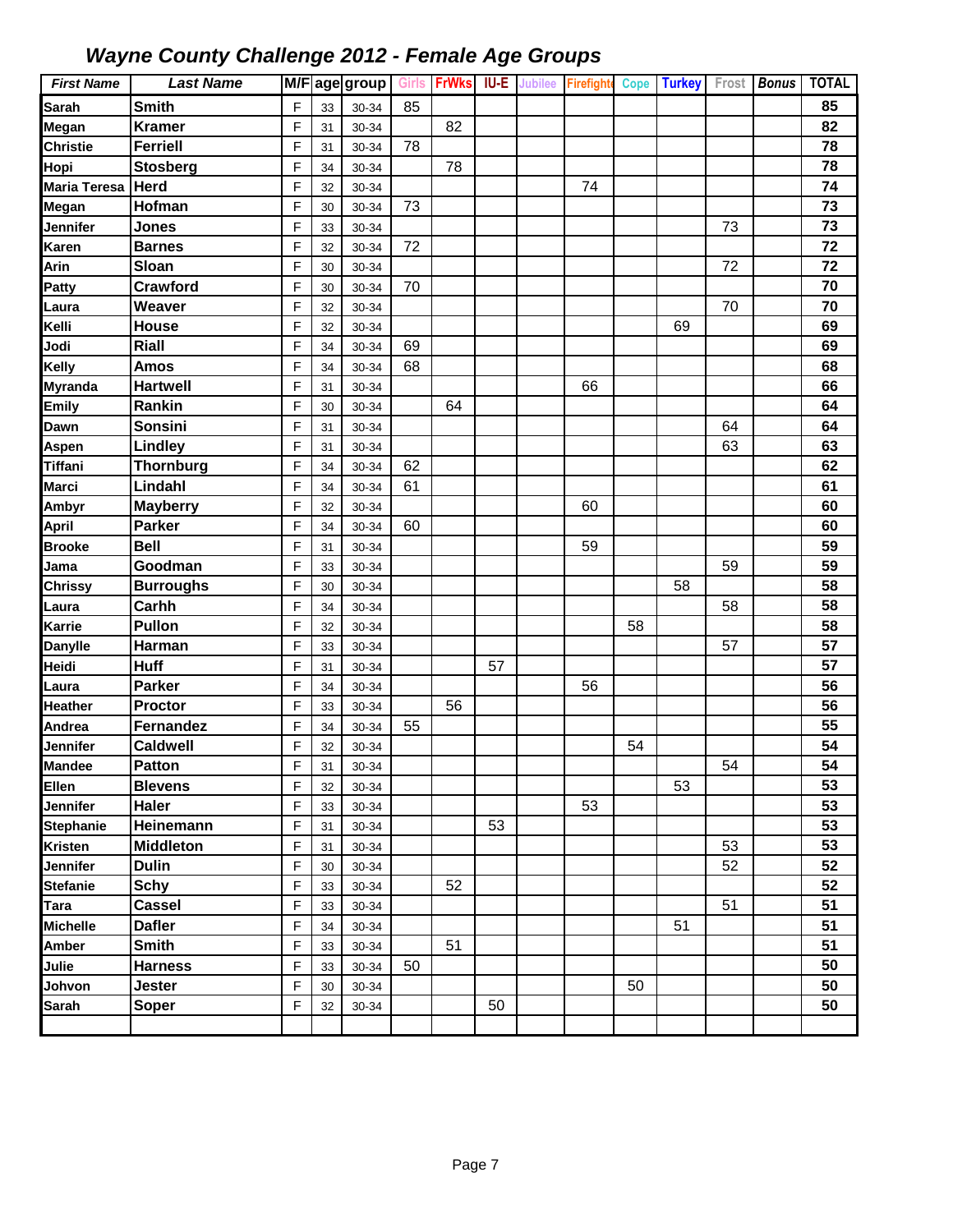| <b>First Name</b> | <b>Last Name</b>        |   |    | M/F age group | Girls | <b>FrWks</b> | IU-E            | Jubilee         | <b>Firefight</b> | <b>Cope</b> | <b>Turkey</b>   | Frost | <b>Bonus</b> | <b>TOTAL</b> |
|-------------------|-------------------------|---|----|---------------|-------|--------------|-----------------|-----------------|------------------|-------------|-----------------|-------|--------------|--------------|
| <b>Tiffany</b>    | <b>Sheley</b>           | F | 35 | 35-39         | 67    | 62           | $\overline{72}$ | $\overline{55}$ | 60               | 60          | $\overline{58}$ | 63    | 42           | 539          |
| <b>Christie</b>   | Larsen                  | F | 38 | 35-39         | 63    | 60           | 81              | 58              | 54               | 61          | 52              | 59    | 42           | 530          |
| Monica            | <b>Schlichter</b>       | F | 37 | 35-39         | 74    | 66           | 70              |                 | 63               | 62          | 59              | 66    |              | 460          |
| <b>Cindy</b>      | <b>Elzemeyer</b>        | F | 38 | 35-39         | 89    | 75           | 82              |                 | 67               | 67          | 65              |       |              | 445          |
| <b>Beth</b>       | <b>Beatty</b>           | F | 37 | 35-39         | 76    | 63           | 69              | 57              | 57               | 63          | 56              |       |              | 441          |
| <b>Heather</b>    | <b>Fisher</b>           | F | 37 | 35-39         | 81    | 72           | 79              |                 | 66               | 65          | 62              |       |              | 425          |
| <b>Melanie</b>    | <b>Roberts</b>          | F | 39 | 35-39         | 90    | 74           |                 |                 | 56               | 66          | 64              | 68    |              | 418          |
| <b>Brandy</b>     | <b>McClurg</b>          | F | 39 | 35-39         | 59    | 55           | 62              | 51              | 52               | 56          | 51              |       |              | 386          |
| Leslie            | <b>Rogers</b>           | F | 36 | 35-39         | 91    |              | 83              | 61              |                  |             | 67              | 70    |              | 372          |
| Arlene            | <b>Berger</b>           | F | 36 | 35-39         | 150   |              | 84              | 91              |                  |             |                 |       |              | 325          |
| <b>Sirley</b>     | <b>Salazar</b>          | F | 38 | 35-39         | 57    | 54           | 55              | 50              | 51               | 55          |                 |       |              | 322          |
| Heather           | <b>Caldwell</b>         | F | 35 | 35-39         | 84    |              | 76              |                 | 65               |             | 61              |       |              | 286          |
| Laura             | Perseponko              | F | 37 | 35-39         | 52    | 56           | 61              | 52              |                  | 58          |                 |       |              | 279          |
| Jennifer          | <b>Moistner</b>         | F | 35 | 35-39         | 61    |              | 60              |                 |                  | 52          | 50              | 52    |              | 275          |
| Angie             | <b>Shipman</b>          | F | 39 | 35-39         | 79    | 68           |                 |                 |                  | 64          | 57              |       |              | 268          |
| <b>Tiffany</b>    | <b>Mull</b>             | F | 37 | 35-39         |       | 242          |                 |                 |                  |             |                 |       |              | 242          |
| <b>Crystal</b>    | <b>Barton</b>           | F | 36 | 35-39         | 92    | 76           |                 |                 |                  |             |                 | 69    |              | 237          |
| <b>Michelle</b>   | <b>Baker</b>            | F | 35 | 35-39         | 86    | 73           | 77              |                 |                  |             |                 |       |              | 236          |
| Rinda             | <b>Kieffer</b>          | F | 35 | 35-39         | 83    |              | 80              | 59              |                  |             |                 |       |              | 222          |
| <b>Betsy</b>      | <b>McDaniel</b>         | F | 38 | 35-39         | 72    | 65           | 66              |                 |                  |             |                 |       |              | 203          |
| Angie             | <b>Cates</b>            | F | 36 | 35-39         |       |              |                 |                 | 68               | 68          | 66              |       |              | 202          |
| <b>Natalie</b>    | <b>Hatton</b>           | F | 35 | 35-39         |       |              |                 |                 | 62               |             | 60              | 67    |              | 189          |
| <b>April</b>      | <b>Scott</b>            | F | 39 | 35-39         | 69    | 59           | 54              |                 |                  |             |                 |       |              | 182          |
| <b>Stephanie</b>  | <b>Wright</b>           | F | 37 | 35-39         |       |              | 68              | 53              | 59               |             |                 |       |              | 180          |
| <b>Sarah</b>      | Jefferis                | F | 39 | 35-39         |       |              |                 |                 | 58               | 59          |                 | 62    |              | 179          |
| <b>Natalie</b>    | <b>Dennis</b>           | F | 35 | 35-39         | 60    |              | 64              |                 |                  | 54          |                 |       |              | 178          |
| <b>Betsy</b>      | <b>Pitcock</b>          | F | 36 | 35-39         | 55    | 52           |                 |                 | 55               |             |                 |       |              | 162          |
| Kelly             | <b>Clark</b>            | F | 35 | 35-39         | 58    | 45           | 56              |                 |                  |             |                 |       |              | 159          |
| Jessica           | Gabbard                 | F | 36 | 35-39         | 85    | 71           |                 |                 |                  |             |                 |       |              | 156          |
| <b>Ashley</b>     | <b>Valentine-Derrer</b> | F | 39 | 35-39         | 82    | 70           |                 |                 |                  |             |                 |       |              | 152          |
| Kathie            | Zaleski                 | F | 36 | 35-39         | 80    | 69           |                 |                 |                  |             |                 |       |              | 149          |
| <b>Adrienne</b>   | Cowen                   | F | 35 | 35-39         |       | 67           | 75              |                 |                  |             |                 |       |              | 142          |
| Joy               | <b>Klein</b>            | F | 35 | 35-39         | 77    |              |                 | 54              |                  |             |                 |       |              | 131          |
| Jamie             | <b>Munchel</b>          | F | 39 | 35-39         |       |              | 65              |                 |                  |             |                 | 64    |              | 129          |
| <b>Brandy</b>     | <b>Wells</b>            | F | 37 | 35-39         | 71    |              | 57              |                 |                  |             |                 |       |              | 128          |
| Teva              | Weigel                  | F | 35 | 35-39         | 64    |              |                 |                 |                  |             |                 | 60    |              | 124          |
| <b>Kristen</b>    | <b>Brunton</b>          | F | 38 | 35-39         | 56    |              |                 |                 | 61               |             |                 |       |              | 117          |
| Natalie           | <b>Fields</b>           | F | 39 | 35-39         |       |              | 63              |                 | 53               |             |                 |       |              | 116          |
| <b>Krista</b>     | <b>Pinkerton</b>        | F | 36 | 35-39         |       |              |                 |                 |                  | 53          |                 | 56    |              | 109          |
| Deana             | <b>Reeder</b>           | F | 39 | 35-39         |       |              |                 |                 |                  | 51          |                 | 57    |              | 108          |
| Jennifer          | Longnecker              | F | 39 | 35-39         | 54    |              | 53              |                 |                  |             |                 |       |              | 107          |
| Teresa            | Jansing                 | F | 39 | 35-39         |       |              |                 |                 |                  | 50          | 53              |       |              | 103          |
| Alissa            | <b>McDivitt-Cox</b>     | F | 35 | 35-39         |       |              |                 |                 |                  |             | 99              |       |              | 99           |
| <b>Elisha</b>     | Vecera                  | F | 35 | 35-39         | 88    |              |                 |                 |                  |             |                 |       |              | 88           |
| Amy               | <b>Witte</b>            | F | 38 | 35-39         | 87    |              |                 |                 |                  |             |                 |       |              | 87           |
| Laura             | <b>Mann</b>             | F | 39 | 35-39         |       |              | 78              |                 |                  |             |                 |       |              | 78           |
| <b>Nicki</b>      | <b>Walling</b>          | F | 38 | 35-39         | 78    |              |                 |                 |                  |             |                 |       |              | 78           |
| Wendi             | <b>Gettinger</b>        | F | 37 | 35-39         | 75    |              |                 |                 |                  |             |                 |       |              | 75           |
| <b>Sandy</b>      | <b>Batsel-Thomas</b>    | F | 36 | 35-39         |       |              | 74              |                 |                  |             |                 |       |              | 74           |
| Jennifer          | <b>Phillips</b>         | F | 36 | 35-39         |       |              | 73              |                 |                  |             |                 |       |              | 73           |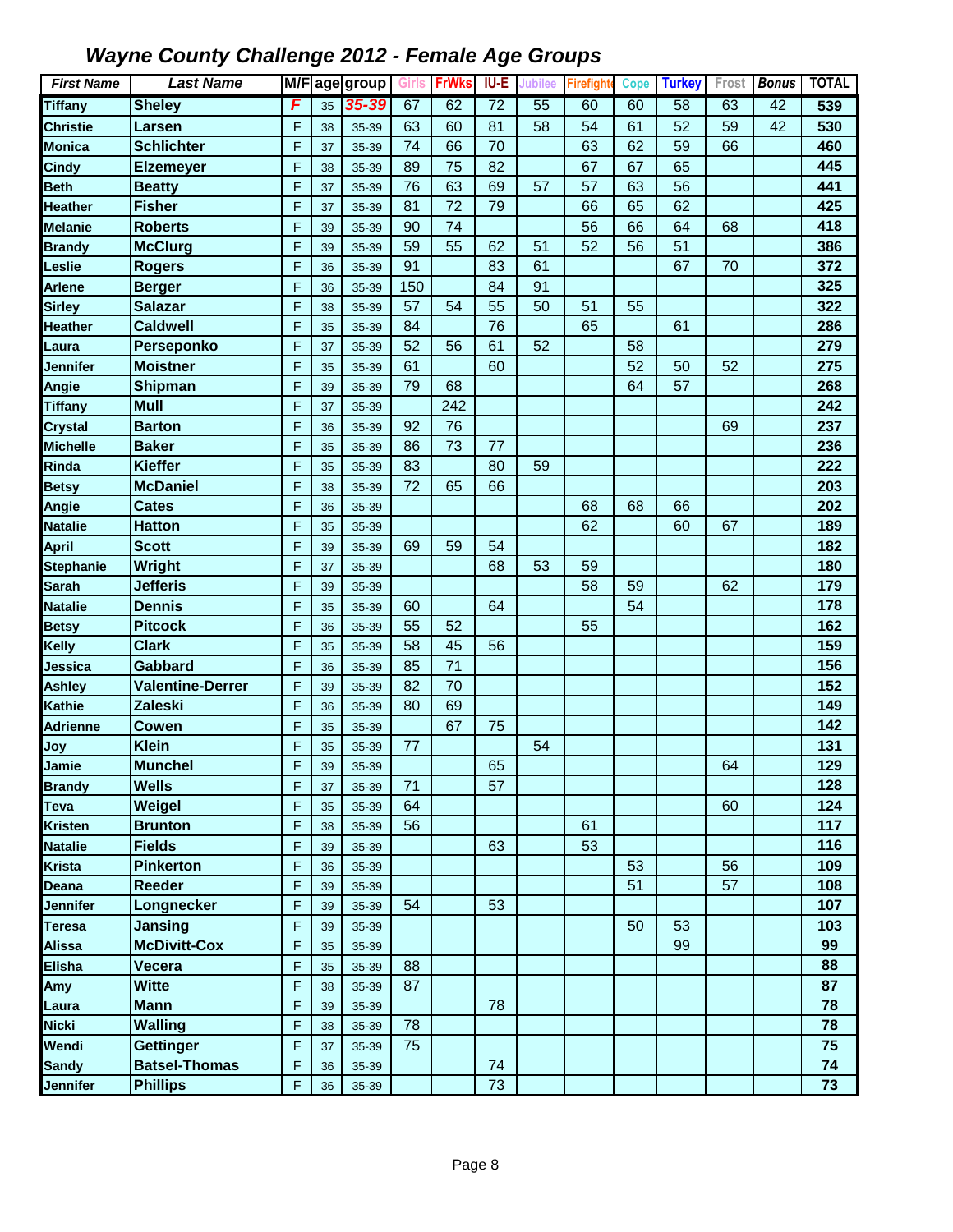| <b>First Name</b> | <b>Last Name</b> |                |    | M/F age group | Girls | <b>FrWks</b> | <b>IU-E</b> | <b>Jubilee</b> | <b>Firefighte</b> | <b>Cope</b> | <b>Turkey</b> | Frost | <b>Bonus</b> | <b>TOTAL</b>    |
|-------------------|------------------|----------------|----|---------------|-------|--------------|-------------|----------------|-------------------|-------------|---------------|-------|--------------|-----------------|
| Jera              | <b>Schwer</b>    | $\mathsf F$    | 38 | 35-39         | 73    |              |             |                |                   |             |               |       |              | 73              |
| Jennifer          | Garnet           | F              | 35 | 35-39         |       |              | 71          |                |                   |             |               |       |              | 71              |
| Julma             | <b>Clemente</b>  | F              | 36 | 35-39         | 70    |              |             |                |                   |             |               |       |              | 70              |
| Kara              | <b>Hamilton</b>  | F              | 35 | 35-39         | 68    |              |             |                |                   |             |               |       |              | 68              |
| <b>Holly</b>      | <b>Foster</b>    | F              | 38 | 35-39         |       |              | 67          |                |                   |             |               |       |              | 67              |
| Rachel            | <b>Burdette</b>  | F              | 35 | 35-39         | 66    |              |             |                |                   |             |               |       |              | 66              |
| Ashlee            | <b>Kirby</b>     | F              | 36 | 35-39         |       |              |             |                |                   |             |               | 65    |              | 65              |
| <b>Mindy</b>      | <b>Toschlog</b>  | $\mathsf F$    | 35 | 35-39         | 65    |              |             |                |                   |             |               |       |              | 65              |
| Jennifer          | <b>Evans</b>     | F              | 37 | 35-39         |       | 64           |             |                |                   |             |               |       |              | 64              |
| Dana              | <b>Strugis</b>   | F              | 39 | 35-39         |       |              |             |                | 64                |             |               |       |              | 64              |
| Mechelle          | Vance            | F              | 39 | 35-39         |       |              |             |                |                   |             | 63            |       |              | 63              |
| Erin              | Olive            | $\mathsf F$    | 36 | 35-39         | 62    |              |             |                |                   |             |               |       |              | 62              |
| <b>Shannon</b>    | <b>Hayes</b>     | F              | 38 | 35-39         |       |              |             |                |                   |             |               | 61    |              | 61              |
| Corey             | <b>Kuhn</b>      | F              | 38 | 35-39         |       | 61           |             |                |                   |             |               |       |              | 61              |
| Nathalia          | <b>Payne</b>     | F              | 35 | 35-39         |       |              |             | 60             |                   |             |               |       |              | 60              |
| <b>Stephanie</b>  | Quinn            | F              | 39 | 35-39         |       |              | 59          |                |                   |             |               |       |              | 59              |
| <b>Beth</b>       | <b>Harrick</b>   | F              | 39 | 35-39         |       |              |             |                |                   |             |               | 58    |              | 58              |
| Carrie            | <b>Heller</b>    | F              | 39 | 35-39         |       |              | 58          |                |                   |             |               |       |              | 58              |
| Rachel            | <b>Wilmot</b>    | F              | 36 | 35-39         |       | 58           |             |                |                   |             |               |       |              | 58              |
| Lauralee          | <b>Hites</b>     | F              | 35 | 35-39         |       |              |             |                |                   | 57          |               |       |              | 57              |
| Melissa           | Vance            | F              | 39 | 35-39         |       | 57           |             |                |                   |             |               |       |              | 57              |
| Drew              | <b>Doerstler</b> | $\overline{F}$ | 35 | 35-39         |       |              |             | 56             |                   |             |               |       |              | 56              |
| Julie             | <b>Ball</b>      | F              | 37 | 35-39         |       |              |             |                |                   |             |               | 55    |              | 55              |
| Sarah             | George           | F              | 35 | 35-39         |       |              |             |                |                   |             |               | 54    |              | 54              |
| <b>Crystal</b>    | <b>Grove</b>     | F              | 37 | 35-39         |       |              |             |                |                   |             | 54            |       |              | $\overline{54}$ |
| Kelly             | <b>Burk</b>      | F              | 39 | 35-39         |       |              |             |                |                   |             |               | 53    |              | 53              |
| Megan             | <b>Carty</b>     | F              | 35 | 35-39         |       | 53           |             |                |                   |             |               |       |              | $\overline{53}$ |
| Renee             | <b>Wickett</b>   | F              | 38 | 35-39         | 53    |              |             |                |                   |             |               |       |              | 53              |
| <b>Duretta</b>    | <b>Callahan</b>  | F              | 39 | 35-39         |       |              | 52          |                |                   |             |               |       |              | 52              |
| Ginny             | <b>Matthews</b>  | F              | 37 | 35-39         |       | 51           |             |                |                   |             |               |       |              | 51              |
| Jessica           | <b>McKinney</b>  | F              | 35 | 35-39         | 51    |              |             |                |                   |             |               |       |              | 51              |
| Denise            | <b>Norris</b>    | F              | 37 | 35-39         |       |              | 51          |                |                   |             |               |       |              | $\overline{51}$ |
| <b>Trishia</b>    | Puterbaugh       | F              | 39 | 35-39         |       |              |             |                |                   |             |               | 51    |              | 51              |
| Dana              | <b>Ballinger</b> | F              | 38 | 35-39         | 50    |              |             |                |                   |             |               |       |              | $\overline{50}$ |
| Emma              | <b>Casteel</b>   | F              | 36 | 35-39         |       | 50           |             |                |                   |             |               |       |              | 50              |
| Andrea            | <b>Harmeyer</b>  | F              | 39 | 35-39         |       |              |             |                | 50                |             |               |       |              | 50              |
| Yvonne            | <b>McKay</b>     | F              | 37 | 35-39         |       |              | 50          |                |                   |             |               |       |              | 50              |
| Jennifer          | <b>Mierish</b>   | F              | 36 | 35-39         |       |              |             |                |                   |             |               | 50    |              | 50              |
|                   |                  |                |    |               |       |              |             |                |                   |             |               |       |              |                 |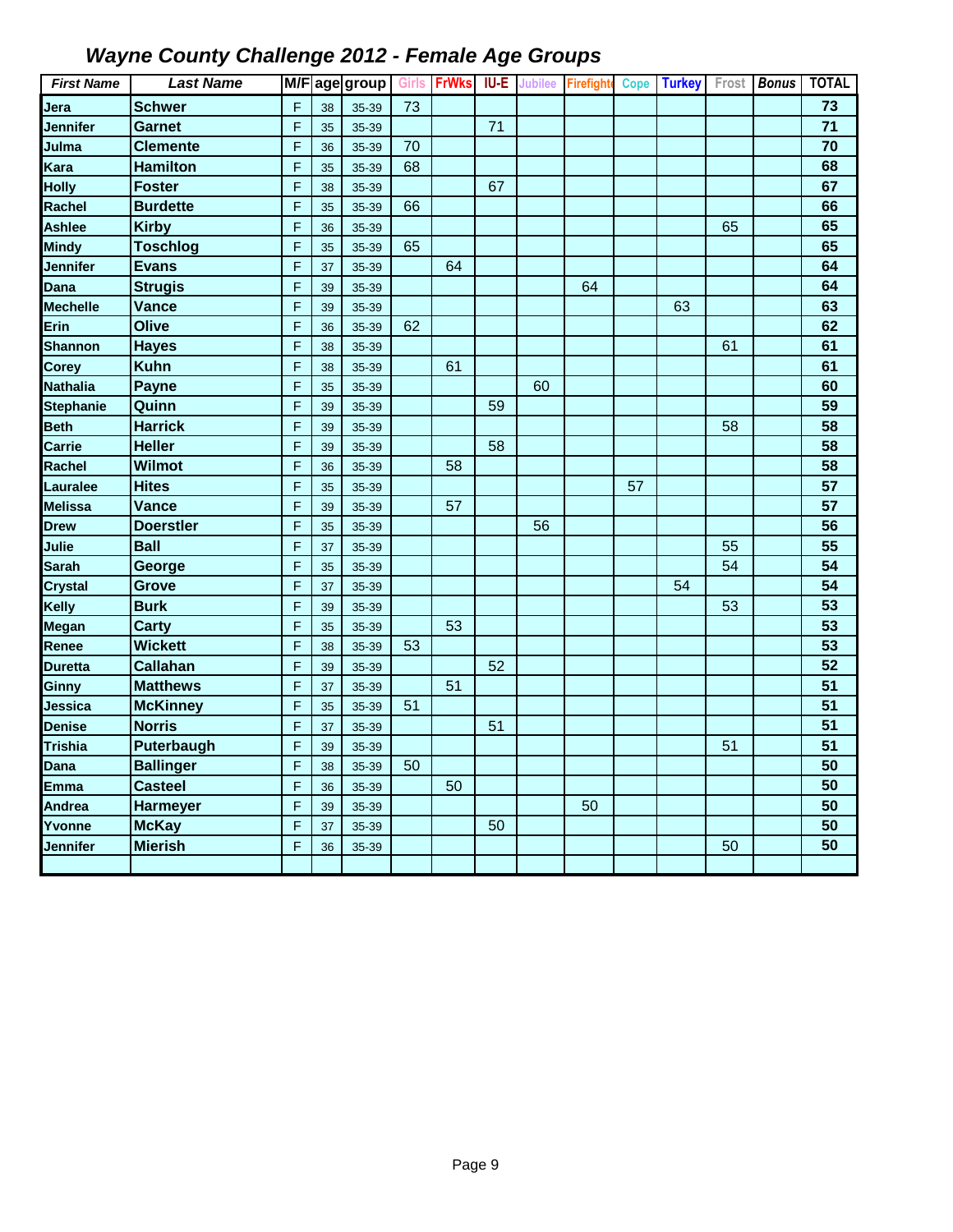| <b>First Name</b>    | <b>Last Name</b>              |                |          | M/F age group  | <b>Girls</b>          | <b>FrWks</b>    | <b>IU-E</b>     | Jubilee         | <b>Firefighte</b> | Cope            | <b>Turkey</b>   |                 | Frost Bonus     | <b>TOTAL</b>     |
|----------------------|-------------------------------|----------------|----------|----------------|-----------------------|-----------------|-----------------|-----------------|-------------------|-----------------|-----------------|-----------------|-----------------|------------------|
| Pam                  | <b>Mertz</b>                  | F              | 44       | $40 - 44$      | 315                   | 307             | 244             | 219             | 174               | 229             |                 |                 |                 | 1488             |
| <b>Kathy</b>         | <b>Shelley</b>                | F              | 41       | 40-44          | 85                    | 85              | 81              | 73              | 71                | 68              | 68              | 74              | 42              | 647              |
| <b>Melissa</b>       | <b>Moore</b>                  | F              | 44       | 40-44          | 83                    | 83              | 80              | 70              | 70                | 67              | 67              | 73              | 42              | 635              |
| <b>Stacy</b>         | <b>Brenneke</b>               | F              | 41       | $40 - 44$      | 79                    | 82              | 79              | 68              | 67                | 66              | 62              | $\overline{70}$ | 42              | 615              |
| Angela               | Ketron                        | F              | 41       | 40-44          | $\overline{72}$       | 76              | $\overline{72}$ | 66              | 65                | 65              | 63              | $\overline{71}$ | $\overline{42}$ | 592              |
| <b>Michelle</b>      | <b>Kircher</b>                | F              | 42       | 40-44          | 76                    | $\overline{74}$ | $\overline{71}$ | 67              | 63                | 60              | 60              | 68              | 42              | 581              |
| <b>Becky</b>         | <b>Reynolds</b>               | F              | 41       | 40-44          | 74                    | $\overline{73}$ | 69              | 63              | 60                | 61              | 56              | 65              | 42              | 563              |
| Leslie               | Warner                        | F              | 40       | 40-44          | 66                    | 67              | 61              | 57              | $\overline{57}$   | $\overline{56}$ | 52              | 61              | $\overline{42}$ | 519              |
| Juanita              | <b>Jenkins</b>                | F              | 43       | $40 - 44$      | 63                    | 59              | 52              | 53              | 52                | 52              | 50              | 56              | 42              | 479              |
| Toni                 | Callahan                      | F              | 44       | $40 - 44$      |                       | 78              | $\overline{75}$ |                 | 66                | 64              | 66              | 72              |                 | 421              |
| <b>Bonnie</b>        | <b>Hutchens</b>               | F              | 44       | 40-44          | 64                    | 65              | 63              |                 | $\overline{58}$   | $\overline{53}$ | $\overline{54}$ | 63              |                 | 420              |
| Teri                 | <b>Kissick</b>                | F              | 41       | 40-44          | 77                    | 81              | $\overline{78}$ | 72              | 69                |                 |                 |                 |                 | 377              |
| Lora                 | Lock                          | F              | 42       | 40-44          | 82                    | 79              | 76              | 69              | 68                |                 |                 |                 |                 | 374              |
| <b>Bethan</b>        | <b>Ervin</b>                  | F              | 44       | 40-44          | 81                    | 69              | 74              | 65              | 62                |                 |                 |                 |                 | 351              |
| Angie                | <b>Dickman</b>                | F              | 43       | $40 - 44$      | 65                    | 61              | 58              | 55              | 56                | 55              |                 |                 |                 | 350              |
| <b>Cherie</b>        | <b>Dolehanty</b>              | F              | 43       | 40-44          | 78                    | 80              |                 |                 |                   | 45              | 64              | 53              |                 | 320              |
| <b>Cathy</b>         | <b>Turner</b>                 | F              | 42       | 40-44          | $\overline{54}$       | $\overline{51}$ |                 | 52              | 53                | $\overline{51}$ | 51              |                 |                 | 312              |
| <b>Nicole</b>        | <b>Newport</b>                | F              | 41       | 40-44          | 70                    | 77              |                 | 64              |                   |                 |                 | 64              |                 | 275              |
| Pamela               | <b>Justice</b>                | F              | 42       | 40-44          | $\overline{75}$       |                 | 68              |                 |                   | 62              |                 | 69              |                 | 274              |
| Julie                | Vecera                        | F              | 43       | 40-44          |                       | 72              | 67              | 62              | 59                |                 |                 |                 |                 | 260              |
| Lisa                 | <b>Hicks</b>                  | F              | 44       | 40-44          | 68                    |                 |                 | 59              |                   | $\overline{58}$ |                 | 62              |                 | 247              |
| Gina                 | <b>Ruffcorn</b>               | F              | 41       | $40 - 44$      | 62                    | 53              |                 | $\overline{50}$ | 55                |                 |                 |                 |                 | 220              |
| <b>Stacey</b>        | <b>Neal</b>                   | F              | 40       | 40-44          | 80                    |                 | 73              |                 |                   |                 | 61              |                 |                 | 214              |
| <b>Shannon</b>       | Vatter                        | F              | 44       | 40-44          |                       |                 | $\overline{77}$ | 71              |                   | 63              |                 |                 |                 | 211              |
| Aimee                | Vanmiddlesworth               | F              | 42       | 40-44          |                       | $\overline{75}$ | $\overline{70}$ |                 | 64                |                 |                 |                 |                 | 209              |
| <b>Chikage</b>       | Castle                        | F              | 42       | 40-44          |                       |                 |                 |                 |                   |                 | 193             |                 |                 | 193              |
| <b>Krista</b>        | <b>Retter</b>                 | F              | 40       | 40-44          | 67                    | 64              | 59              |                 |                   |                 |                 |                 |                 | 190              |
| <b>Sharon</b>        | <b>Shaffer</b>                | F              | 43       | 40-44          |                       | 58              |                 |                 |                   | 59              |                 | 67              |                 | 184              |
| Christina            | <b>Cruse</b>                  | F              | 41       | 40-44          | 61                    | 62              | 56              |                 |                   |                 |                 |                 |                 | 179              |
| Gina                 | Jones                         | F              | 42       | 40-44          | 86                    | 86              |                 |                 |                   |                 |                 |                 |                 | 172              |
| <b>Tracy</b>         | <b>Frech</b>                  | F              | 42       | 40-44          |                       |                 | 57              |                 |                   |                 | 57              | 57              |                 | 171              |
| Angie                | <b>Rhodus</b>                 | F              | 40       | 40-44          | 73                    | 84              |                 |                 |                   |                 |                 |                 |                 | 157              |
| <b>Mindy</b>         | Ward                          | F              | 41       | 40-44          | $\overline{84}$<br>71 |                 |                 |                 |                   |                 | $\overline{58}$ |                 |                 | 142              |
| Karen                | <b>Pipes</b><br><b>Miller</b> | F              | 43       | 40-44          |                       | 63              |                 |                 |                   |                 | 59              |                 |                 | 130              |
| <b>Dianna</b><br>Kim | <b>Parsons</b>                | F<br>F         | 42<br>42 | 40-44<br>40-44 |                       |                 | 60<br>62        | 61              |                   |                 |                 |                 |                 | 123<br>123       |
| Angie                | <b>McMullen</b>               | $\overline{F}$ | 40       | 40-44          | 55                    | 66              |                 |                 |                   |                 |                 |                 |                 | $\overline{121}$ |
| Jeanie               | <b>Tipton</b>                 | F              | 43       | 40-44          | 58                    | 60              |                 |                 |                   |                 |                 |                 |                 | 118              |
| <b>Stephanie</b>     | <b>Kearns</b>                 | F              | 42       | $40 - 44$      |                       |                 |                 |                 |                   |                 | 55              | 60              |                 | 115              |
| Leanne               | <b>Stiver</b>                 | F              | 42       | 40-44          |                       |                 |                 | 58              |                   | 54              |                 |                 |                 | 112              |
| <b>Susan</b>         | Ream                          | F              | 42       | 40-44          |                       |                 | 55              | $\overline{54}$ |                   |                 |                 |                 |                 | 109              |
| Amy                  | Lair                          | F              | 41       | 40-44          |                       | 56              |                 |                 |                   | 50              |                 |                 |                 | 106              |
| Tonya                | <b>Addington</b>              | F              | 40       | 40-44          | 52                    |                 |                 | 51              |                   |                 |                 |                 |                 | 103              |
| <b>Teresa</b>        | Kinder                        | F              | 42       | 40-44          |                       | 71              |                 |                 |                   |                 |                 |                 |                 | 71               |
| <b>Michelle</b>      | Freema                        | F              | 42       | 40-44          |                       | 70              |                 |                 |                   |                 |                 |                 |                 | 70               |
| Desma                | <b>Allen</b>                  | F              | 42       | 40-44          | 69                    |                 |                 |                 |                   |                 |                 |                 |                 | 69               |
| <b>Shannon</b>       | <b>Brown</b>                  | F              | 42       | 40-44          |                       | 68              |                 |                 |                   |                 |                 |                 |                 | 68               |
| Lori                 | Conway                        | F              | 43       | 40-44          |                       |                 | 66              |                 |                   |                 |                 |                 |                 | 66               |
| <b>Tammy</b>         | <b>Klipstine</b>              | F              | 43       | $40 - 44$      |                       |                 |                 |                 |                   |                 |                 | 66              |                 | 66               |
| Laura                | <b>Blessing</b>               | F              | 41       | $40 - 44$      |                       |                 |                 |                 |                   |                 | 65              |                 |                 | 65               |
| Liz                  | <b>Ferris</b>                 | F              | 40       | 40-44          |                       |                 | 65              |                 |                   |                 |                 |                 |                 | 65               |
| Gayle                | Horton                        | F              | 43       | 40-44          |                       |                 | 64              |                 |                   |                 |                 |                 |                 | 64               |
| <b>Michelle</b>      | <b>Miller</b>                 | F              | 43       | 40-44          |                       |                 |                 |                 | 61                |                 |                 |                 |                 | 61               |
| Angela               | <b>Purcell</b>                | F              | 44       | 40-44          |                       |                 |                 | 60              |                   |                 |                 |                 |                 | 60               |
| <b>Tonya</b>         | <b>Tebbe</b>                  | F              | 42       | 40-44          | 60                    |                 |                 |                 |                   |                 |                 |                 |                 | 60               |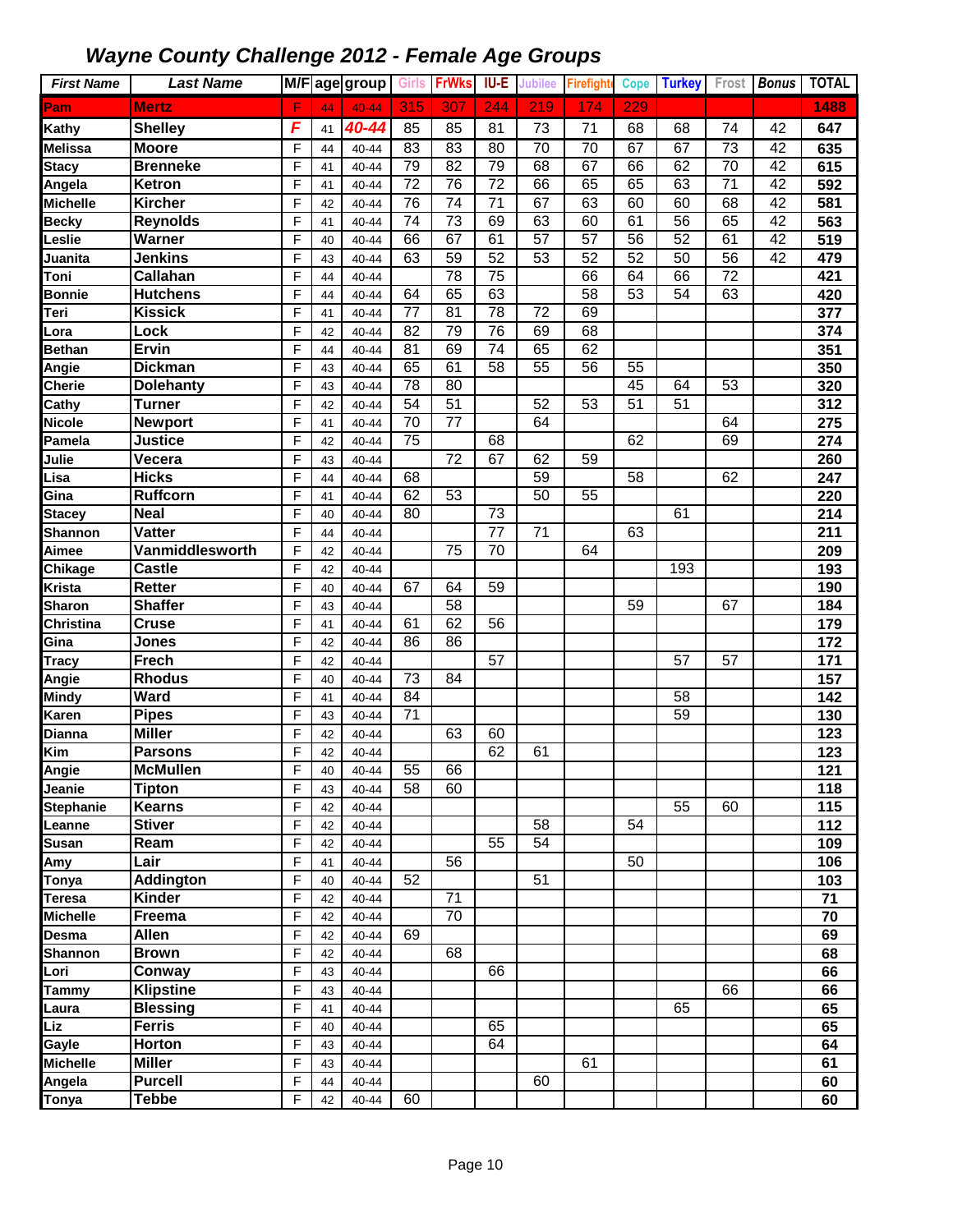| <b>First Name</b> | <b>Last Name</b> |   |    | M/F age group Girls FrWks IU-E Jubilee |    |    |    |    | Firefight Cope Turkey Frost |    |    |    | <b>Bonus</b> | <b>TOTAL</b>    |
|-------------------|------------------|---|----|----------------------------------------|----|----|----|----|-----------------------------|----|----|----|--------------|-----------------|
| <b>Heather</b>    | <b>Penland</b>   | F | 43 | $40 - 44$                              | 59 |    |    |    |                             |    |    |    |              | 59              |
| Peggy             | <b>Pristin</b>   | F | 43 | $40 - 44$                              |    |    |    |    |                             |    |    | 59 |              | 59              |
| Tina              | Hall             | F | 41 | $40 - 44$                              |    |    |    |    |                             |    |    | 58 |              | 58              |
| Amy               | <b>Barrett</b>   | F | 42 | $40 - 44$                              |    |    |    |    |                             | 57 |    |    |              | 57              |
| Deanna            | Call             | F | 40 | $40 - 44$                              | 57 |    |    |    |                             |    |    |    |              | 57              |
| Dawn              | <b>Thacker</b>   | F | 42 | $40 - 44$                              |    | 57 |    |    |                             |    |    |    |              | $\overline{57}$ |
| Holli             | <b>Farmer</b>    | F | 42 | $40 - 44$                              | 56 |    |    |    |                             |    |    |    |              | 56              |
| Karen             | <b>Matanich</b>  | F | 42 | $40 - 44$                              |    |    |    | 56 |                             |    |    |    |              | 56              |
| Christa           | Glover           | F | 42 | $40 - 44$                              |    | 55 |    |    |                             |    |    |    |              | 55              |
| Dana              | <b>Kluemke</b>   | F | 42 | 40-44                                  |    |    |    |    |                             |    |    | 55 |              | 55              |
| Tammy             | <b>Brewer</b>    | F | 44 | 40-44                                  |    |    |    |    |                             |    |    | 54 |              | $\overline{54}$ |
| <b>Mandy</b>      | <b>Kates</b>     | F | 40 | 40-44                                  |    | 54 |    |    |                             |    |    |    |              | 54              |
| <b>Thereasa</b>   | <b>Miller</b>    | F | 44 | $40 - 44$                              |    |    |    |    | 54                          |    |    |    |              | 54              |
| <b>Sherry</b>     | Vandivier        | F | 40 | 40-44                                  |    |    | 54 |    |                             |    |    |    |              | $\overline{54}$ |
| Amy               | <b>Holthouse</b> | F | 43 | $40 - 44$                              |    |    |    |    |                             |    | 53 |    |              | 53              |
| Karla             | <b>Jester</b>    | F | 42 | $40 - 44$                              | 53 |    |    |    |                             |    |    |    |              | 53              |
| Trudi             | Weyermann        | F | 42 | $40 - 44$                              |    |    | 53 |    |                             |    |    |    |              | $\overline{53}$ |
| Kris              | Hochberg         | F | 43 | $40 - 44$                              |    | 52 |    |    |                             |    |    |    |              | 52              |
| <b>Stephanie</b>  | <b>Mundhenk</b>  | F | 43 | $40 - 44$                              |    |    |    |    |                             |    |    | 52 |              | 52              |
| Deena             | <b>Andrews</b>   | F | 42 | 40-44                                  |    |    | 51 |    |                             |    |    |    |              | 51              |
| Fern              | Kirkendall       | F | 41 | 40-44                                  |    |    |    |    |                             |    |    | 51 |              | 51              |
| Angela            | Lakes            | F | 43 | $40 - 44$                              | 51 |    |    |    |                             |    |    |    |              | 51              |
| Renee             | Lakes            | F | 40 | 40-44                                  |    |    |    |    | 51                          |    |    |    |              | 51              |
| Angela            | <b>Dudley</b>    | F | 41 | $40 - 44$                              | 50 |    |    |    |                             |    |    |    |              | 50              |
| Patty             | <b>Minner</b>    | F | 40 | $40 - 44$                              |    | 50 |    |    |                             |    |    |    |              | 50              |
| Merri             | <b>Priest</b>    | F | 44 | $40 - 44$                              |    |    |    |    |                             |    |    | 50 |              | 50              |
| Tonia             | <b>Severance</b> | F | 43 | 40-44                                  |    |    |    |    | 50                          |    |    |    |              | 50              |
| Laura             | <b>Smith</b>     | F | 44 | 40-44                                  |    |    | 50 |    |                             |    |    |    |              | 50              |
|                   |                  |   |    |                                        |    |    |    |    |                             |    |    |    |              |                 |

| <b>First Name</b> | <b>Last Name</b> | M/F |    | age group | Girls | <b>FrWks</b> | IU-E | Jubilee | Firefight | Cope | Turkey | Frost | <b>Bonus</b> | <b>TOTAL</b> |
|-------------------|------------------|-----|----|-----------|-------|--------------|------|---------|-----------|------|--------|-------|--------------|--------------|
| Regina            | <b>Erlewein</b>  | F   | 46 | 45-49     | 80    | 76           | 79   | 64      | 68        | 66   | 63     | 68    | 42           | 606          |
| <b>Brenda</b>     | <b>Baumer</b>    | F   | 48 | 45-49     | 71    | 67           | 74   | 59      | 65        | 62   | 61     | 64    | 42           | 565          |
| <b>Sherry</b>     | <b>Marcum</b>    | F   | 48 | 45-49     | 70    | 69           | 75   | 56      | 61        | 58   | 57     | 63    | 42           | 551          |
| Kimberly          | <b>Carlton</b>   | F   | 47 | 45-49     | 72    | 71           | 70   | 60      | 59        | 59   | 56     | 60    | 42           | 549          |
| Jane              | <b>Barker</b>    | F   | 46 | 45-49     | 68    | 70           | 73   | 57      | 62        | 56   | 58     | 61    | 42           | 547          |
| Angie             | <b>Witham</b>    | F   | 49 | 45-49     | 75    | 74           | 77   | 63      |           | 63   | 62     | 66    |              | 480          |
| <b>Sabrena</b>    | <b>Bartram</b>   | F   | 49 | 45-49     | 74    | 73           |      | 61      | 67        | 60   | 60     | 65    |              | 460          |
| Kimberly          | <b>Dailey</b>    | F   | 46 | 45-49     | 76    | 72           |      | 62      | 66        | 61   | 59     | 62    |              | 458          |
| <b>Melanie</b>    | <b>McDaniel</b>  | F   | 47 | 45-49     | 73    | 68           | 72   | 58      | 60        | 45   |        |       |              | 376          |
| Natalie           | Wampole          | F   | 49 | 45-49     |       | 66           | 69   |         | 63        | 57   | 55     | 58    |              | 368          |
| <b>Nancy</b>      | <b>Best</b>      | F   | 49 | 45-49     | 59    |              | 59   |         | 53        | 53   | 52     | 55    |              | 331          |
| Anna              | Lohmoeller       | F   | 47 | 45-49     | 66    | 59           | 58   |         |           | 52   |        | 52    |              | 287          |
| Amv               | <b>Decker</b>    | F   | 46 | 45-49     | 79    | 75           |      |         | 64        | 64   |        |       |              | 282          |
| Jani              | <b>Snyder</b>    | F   | 48 | 45-49     | 52    | 51           | 52   |         |           | 51   |        |       |              | 206          |
| Natalie           | <b>McNally</b>   | F   | 49 | 45-49     |       |              | 67   |         |           |      | 54     | 59    |              | 180          |
| Julie             | <b>Roddy</b>     | F   | 48 | 45-49     | 61    |              | 64   |         | 55        |      |        |       |              | 180          |
| Laura             | <b>Sutphin</b>   | F   | 46 | 45-49     |       | 60           | 63   | 55      |           |      |        |       |              | 178          |
| <b>Elaine</b>     | <b>Moistner</b>  | F   | 47 | 45-49     |       |              |      | 52      | 56        | 55   |        |       |              | 163          |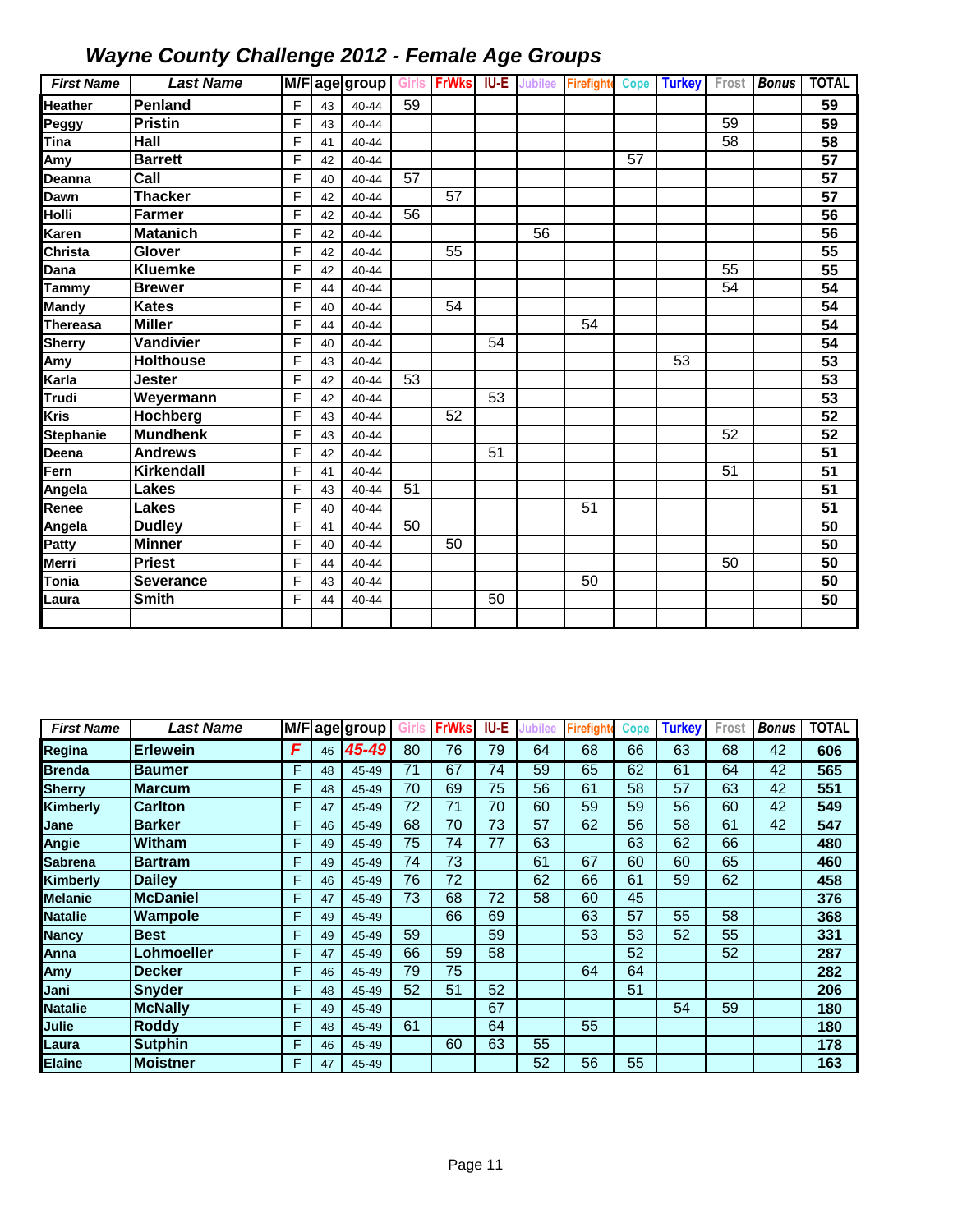| <b>First Name</b>         | <b>Last Name</b>                  |        |          | M/F age group  | <b>Girls</b>    | <b>FrWks</b> | <b>IU-E</b>     | <b>Jubilee</b>  | <b>Firefighte Cope Turkey</b> |                 |                 |    | Frost Bonus | <b>TOTAL</b>     |
|---------------------------|-----------------------------------|--------|----------|----------------|-----------------|--------------|-----------------|-----------------|-------------------------------|-----------------|-----------------|----|-------------|------------------|
| <b>Catherine</b>          | Feliciano                         | F      | 48       | 45-49          |                 | 54           | 57              |                 |                               |                 |                 | 51 |             | 162              |
| Leona                     | <b>Newton</b>                     | F      | 49       | 45-49          |                 | 53           | $\overline{56}$ |                 |                               |                 |                 | 50 |             | 159              |
| <b>Becky</b>              | Wysong                            | F      | 49       | 45-49          | 53              |              |                 | 53              |                               |                 | 50              |    |             | 156              |
| Jodi                      | <b>McKinney</b>                   | F      | 48       | 45-49          | 50              | 50           | 51              |                 |                               |                 |                 |    |             | 151              |
| Sondra                    | <b>Marker</b>                     | F      | 49       | 45-49          |                 |              | 78              |                 |                               |                 |                 | 67 |             | 145              |
| <b>Debbie</b>             | <b>Whirley</b>                    | F      | 46       | 45-49          |                 | 61           | 60              |                 |                               |                 |                 |    |             | 121              |
| Tina                      | <b>Haustetter</b>                 | F      | 45       | 45-49          | 63              | 56           |                 |                 |                               |                 |                 |    |             | 119              |
| <b>Mary</b>               | Lair                              | F      | 47       | 45-49          |                 | 65           |                 |                 |                               |                 | $\overline{53}$ |    |             | $\frac{1}{18}$   |
| <b>Traci</b>              | <b>Rastbichler</b>                | F      | 45       | 45-49          | 60              | 57           |                 |                 |                               |                 |                 |    |             | 117              |
| <b>Debbie</b>             | Pennington                        | F      | 47       | 45-49          | 55              |              | 61              |                 |                               |                 |                 |    |             | 116              |
| <b>Cindy</b>              | <b>Kelly</b>                      | F      | 48       | 45-49          |                 |              |                 | 54              | 57                            |                 |                 |    |             | $\overline{111}$ |
| Amy                       | <b>Richmond</b>                   | F      | 49       | 45-49          | 56              | 52           |                 |                 |                               |                 |                 |    |             | 108              |
| Joan                      | Lodge                             | F      | 49       | 45-49          |                 |              |                 | $\overline{51}$ |                               | $\overline{54}$ |                 |    |             | 105              |
| <b>Beth</b>               | <b>Miles</b>                      | F      | 47       | 45-49          |                 |              | 55              | 50              |                               |                 |                 |    |             | 105              |
| Amy                       | <b>Waltz</b>                      | F      | 48       | 45-49          | 58              |              |                 |                 |                               |                 | 45              |    |             | 103              |
| Linda                     | <b>Hamer</b>                      | F      | 45       | 45-49          |                 |              | 80              |                 |                               |                 |                 |    |             | 80               |
| <b>Haruko</b>             | <b>Okuyama</b>                    | F      | 49       | 45-49          | 78              |              |                 |                 |                               |                 |                 |    |             | $\overline{78}$  |
| Anita                     | <b>Dwenger</b>                    | F      | 47       | 45-49          | $\overline{77}$ |              |                 |                 |                               |                 |                 |    |             | $\overline{77}$  |
| <b>Mary</b>               | <b>Schwendener-Holt</b>           | F      | 49       | 45-49          |                 |              | 76              |                 |                               |                 |                 |    |             | 76               |
| Laura                     | <b>Deom</b>                       | F      | 45       | 45-49          |                 |              | $\overline{71}$ |                 |                               |                 |                 |    |             | $\overline{71}$  |
| <b>Cheryl</b>             | <b>Honkomp</b>                    | F      | 49       | 45-49          | 69              |              |                 |                 |                               |                 |                 |    |             | 69               |
| Katie                     | <b>Leffers</b>                    | F      | 49       | 45-49          |                 |              | 68              |                 |                               |                 |                 |    |             | 68               |
| Jodale                    | <b>Benz</b>                       | F      | 45       | 45-49          | 67              |              |                 |                 |                               |                 |                 |    |             | 67               |
| <b>Alice</b>              | Johnson                           | F      | 48       | 45-49          |                 |              | 66              |                 |                               |                 |                 |    |             | 66               |
| Doreen<br><b>Barb</b>     | <b>Barrow</b>                     | F<br>F | 48       | 45-49          | 65              |              |                 |                 |                               | 65              |                 |    |             | 65<br>65         |
| <b>Debbie</b>             | <b>Easley</b><br><b>Sills</b>     | F      | 46<br>49 | 45-49<br>45-49 |                 |              | 65              |                 |                               |                 |                 |    |             | 65               |
| Judy                      | <b>Miller</b>                     | F      | 49       | 45-49          | 64              |              |                 |                 |                               |                 |                 |    |             | 64               |
| <b>Beth</b>               | <b>Piel</b>                       | F      | 49       | 45-49          |                 | 64           |                 |                 |                               |                 |                 |    |             | 64               |
| Micci                     | <b>Hoover</b>                     | F      | 45       | 45-49          |                 | 63           |                 |                 |                               |                 |                 |    |             | 63               |
| Amy                       | <b>Jarecki</b>                    | F      | 48       | 45-49          |                 |              | 62              |                 |                               |                 |                 |    |             | 62               |
| <b>USA</b>                | <b>Jones</b>                      | F      | 45       | 45-49          |                 | 62           |                 |                 |                               |                 |                 |    |             | 62               |
| <b>Chris</b>              | <b>Weiss</b>                      | F      | 45       | 45-49          | 62              |              |                 |                 |                               |                 |                 |    |             | 62               |
| Tina                      | Carter-Bogue                      | F      | 49       | 45-49          |                 |              |                 |                 | 58                            |                 |                 |    |             | 58               |
| Kelly                     | <b>Turner</b>                     | F      | 47       | 45-49          |                 | 58           |                 |                 |                               |                 |                 |    |             | $\overline{58}$  |
| Lisa                      | <b>Marshall</b>                   | F      | 47       | 45-49          |                 |              |                 |                 |                               |                 |                 | 57 |             | 57               |
| <b>Dawn</b>               | <b>Miller</b>                     | F      | 48       | 45-49          | 57              |              |                 |                 |                               |                 |                 |    |             | 57               |
| Lisa                      | <b>Davidson</b>                   | F      | 47       | 45-49          |                 |              |                 |                 |                               |                 |                 | 56 |             | 56               |
| Janet                     | <b>Sams</b>                       | F      | 45       | 45-49          |                 | 55           |                 |                 |                               |                 |                 |    |             | 55               |
| Lisa                      | Jobe                              | F      | 49       | 45-49          |                 |              | $\overline{54}$ |                 |                               |                 |                 |    |             | $\overline{54}$  |
| Angie                     | Keihn                             | F      | 47       | 45-49          |                 |              |                 |                 | 54                            |                 |                 |    |             | 54               |
| <b>Cherie</b>             | <b>Mayes</b>                      | F      | 48       | 45-49          |                 |              |                 |                 |                               |                 |                 | 54 |             | 54               |
| <b>Judith</b>             | <b>Willett</b>                    | F      | 46       | 45-49          | 54              |              |                 |                 |                               |                 |                 |    |             | $\overline{54}$  |
| Kim                       | Ladd                              | F      | 48       | 45-49          |                 |              | 53              |                 |                               |                 |                 |    |             | $\overline{53}$  |
| <b>Mary</b>               | <b>Stephens</b>                   | F      | 48       | 45-49          |                 |              |                 |                 |                               |                 |                 | 53 |             | 53               |
| Janine                    | <b>Hurd</b>                       | F      | 49       | 45-49          |                 |              |                 |                 | 52                            |                 |                 |    |             | 52               |
| Jennifer<br><b>Cheryl</b> | <b>Risch</b><br><b>Smielewski</b> | F<br>F | 49<br>48 | 45-49<br>45-49 |                 |              |                 |                 | 51                            |                 | 51              |    |             | 51<br>51         |
| Kim                       | Weber                             | F      | 47       | 45-49          | 51              |              |                 |                 |                               |                 |                 |    |             | $\overline{51}$  |
| Terri                     | <b>Brown</b>                      | F      | 49       | 45-49          |                 |              |                 |                 | 50                            |                 |                 |    |             | 50               |
| Laurie                    | <b>Day</b>                        | F      | 47       | 45-49          |                 |              | 50              |                 |                               |                 |                 |    |             | $\overline{50}$  |
| Jennie                    | <b>Stegall</b>                    | F      | 48       | 45-49          |                 |              |                 |                 |                               | 50              |                 |    |             | $\overline{50}$  |
|                           |                                   |        |          |                |                 |              |                 |                 |                               |                 |                 |    |             |                  |
|                           |                                   |        |          |                |                 |              |                 |                 |                               |                 |                 |    |             |                  |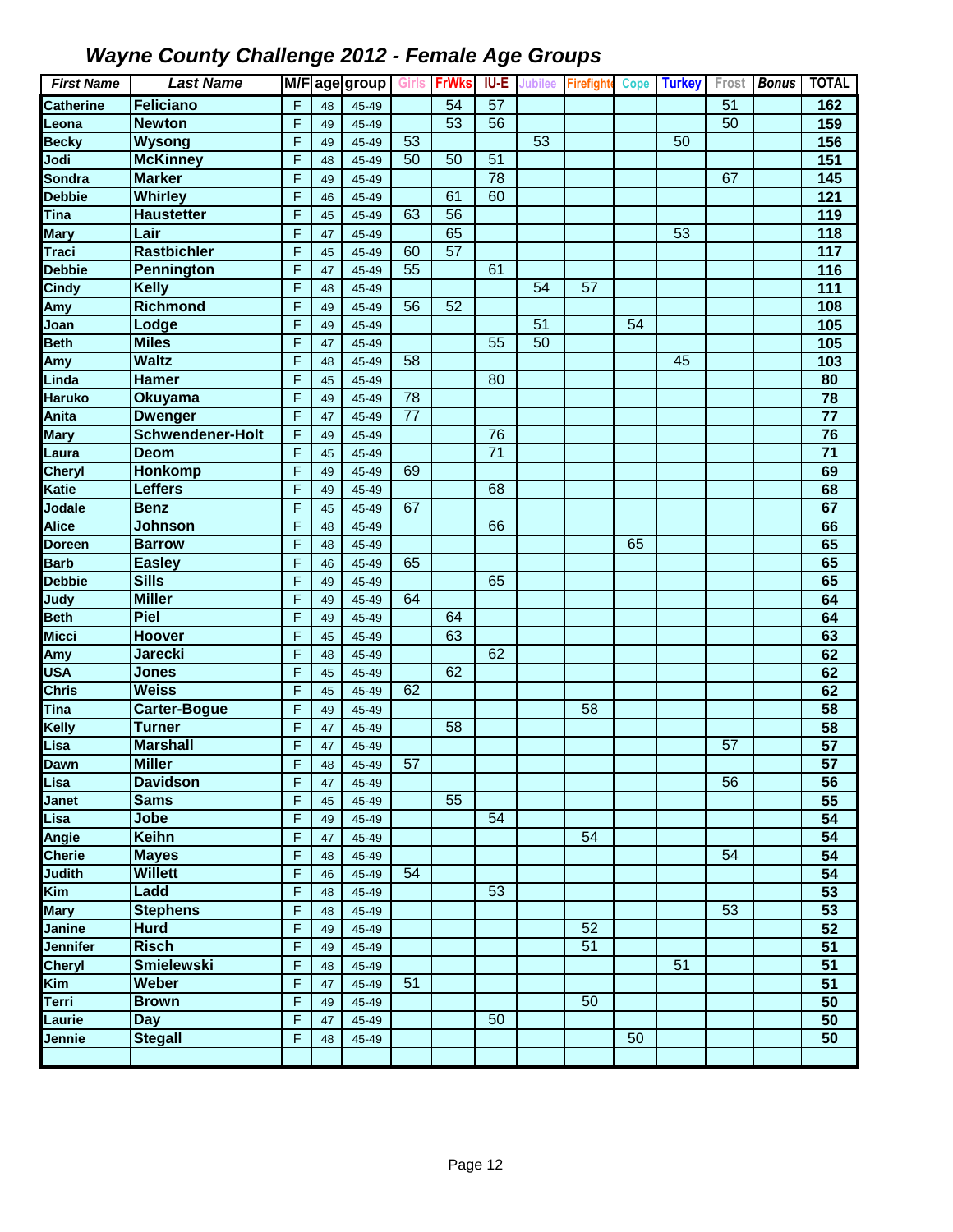| <b>First Name</b>    | <b>Last Name</b>               |        |          | M/F age group  |    | Girls FrWks IU-E |                 | <b>Jubilee</b>  | <b>Firefighte</b> | <b>Cope</b>     | <b>Turkey</b>   | Frost           | Bonus           | <b>TOTAL</b>    |
|----------------------|--------------------------------|--------|----------|----------------|----|------------------|-----------------|-----------------|-------------------|-----------------|-----------------|-----------------|-----------------|-----------------|
| <b>Susan</b>         | <b>Steele</b>                  | F      | 53       | 50-54          | 73 | 78               | 71              | 66              | 67                | 63              | 64              | 62              | 42              | 586             |
| <b>Belinda</b>       | Gray                           | F      | 53       | 50-54          | 70 | $\overline{77}$  | $\overline{70}$ | 64              | 68                | 60              | 66              | 66              | 42              | 583             |
| Teresa               | <b>Bryant</b>                  | F      | 52       | 50-54          | 72 | $\overline{73}$  | 69              | 65              | 66                | 62              | 62              | 65              | 42              | 576             |
| Tami                 | <b>Stevens</b>                 | F      | 52       | 50-54          | 61 | $\overline{71}$  | 68              | 62              | 65                | 61              | 63              | 63              | $\overline{42}$ | 556             |
| Renee                | <b>McCullum</b>                | F      | 50       | 50-54          | 63 | 70               | 63              | 63              | 64                | 59              | 61              | 61              | 42              | 546             |
| Judy                 | <b>Pierce</b>                  | F      | 50       | 50-54          | 67 | 69               | 67              | 61              | 61                | $\overline{57}$ | 57              | 60              | $\overline{42}$ | 541             |
| <b>Berneice</b>      | <b>Tipton</b>                  | F      | 52       | 50-54          | 66 | 68               | 66              | 59              | 63                | 58              | 58              | 58              | 42              | 538             |
| Phyllis              | Savoy                          | F      | 53       | 50-54          | 56 | 59               | 59              | 51              | 55                | 52              | 55              | 53              | 42              | 482             |
| <b>Debbie</b>        | <b>Morris</b>                  | F      | 50       | 50-54          | 52 | $\overline{58}$  | 55              | 50              | 52                | $\overline{51}$ | $\overline{53}$ | $\overline{51}$ | $\overline{42}$ | 464             |
| Ann                  | <b>Adams</b>                   | F      | 51       | 50-54          | 59 | 62               | 62              | 58              | 60                |                 | 54              | 54              |                 | 409             |
| <b>Shelia</b>        | Campbell                       | F      | 53       | 50-54          | 60 | 63               | 64              | $\overline{57}$ | 59                | 54              |                 |                 |                 | 357             |
| <b>Brenda</b>        | <b>Burns</b>                   | F      | 54       | 50-54          |    | 79               | $\overline{72}$ |                 |                   | 65              | 69              | 68              |                 | 353             |
| <b>Stacy</b>         | <b>Braff</b>                   | F      | 50       | 50-54          | 68 | 64               | 65              | 60              |                   | 64              |                 |                 |                 | 321             |
| Annette              | <b>Mullins</b>                 | F      | 51       | 50-54          | 58 | 57               |                 | 55              | 62                |                 | 59              |                 |                 | 291             |
| Rhonda               | Rohrer                         | F      | 52       | 50-54          | 57 | 61               |                 | 53              | $\overline{57}$   |                 | 56              |                 |                 | 284             |
| <b>Shara</b>         | <b>Short</b>                   | F      | 50       | 50-54          | 54 | 55               | 58              |                 | 54                |                 | 51              |                 |                 | 272             |
| Veronica             | <b>Decker</b>                  | F      | 51       | 50-54          | 51 | 50               | $\overline{52}$ |                 |                   | $\overline{56}$ |                 | 59              |                 | 268             |
| <b>Debbie</b>        | Greenwood                      | F      | 53       | 50-54          |    | 53               | $\overline{56}$ |                 | 53                |                 | 52              |                 |                 | 214             |
| Debra                | <b>Uhrick</b>                  | F      | 52       | 50-54          |    | 75               |                 |                 |                   |                 | 65              | 64              |                 | 204             |
| Angie                | <b>Hornak</b>                  | F      | 51       | 50-54          |    |                  | $\overline{57}$ | 52              |                   | 50              |                 |                 |                 | 159             |
| <b>Suzanne</b>       | Derengowski                    | F      | 50       | 50-54          | 71 | 76               |                 |                 |                   |                 |                 |                 |                 | 147             |
| <b>Kristy</b>        | <b>Davis</b>                   | F      | 51       | 50-54          | 69 | 74               |                 |                 |                   |                 |                 |                 |                 | 143             |
| Polly                | <b>Wilde</b>                   | F      | 51       | 50-54          |    |                  |                 |                 |                   |                 | 67              | 67              |                 | 134             |
| <b>Sandra</b>        | <b>Roussel</b>                 | F      | 50       | 50-54          |    | 65               |                 |                 | 58                |                 |                 |                 |                 | 123             |
| <b>Tamara</b>        | Cissna                         | F      | 51       | 50-54          |    |                  |                 |                 |                   |                 | 60              | $\overline{57}$ |                 | 117             |
| Melissa              | Jarboe                         | F      | 51       | 50-54          | 55 | 56               |                 |                 |                   |                 |                 |                 |                 | 111             |
| <b>Sherry</b>        | <b>Steele</b>                  | F      | 52       | 50-54          |    | 51               | 60              |                 |                   |                 |                 |                 |                 | 111             |
| Valerie              | <b>Upchurch</b>                | F      | 51       | 50-54          |    |                  |                 |                 |                   | 55              |                 | 56              |                 | 111             |
| Deborah              | Jordan                         | F      | 54       | 50-54          |    |                  |                 | 54              | 56                |                 |                 |                 |                 | 110             |
| Vicki                | <b>Ilano</b>                   | F      | 51       | 50-54          |    | 54               |                 |                 |                   |                 |                 | 50              |                 | 104             |
| <b>Debbie</b>        | <b>Smith</b>                   | F      | 50       | 50-54          |    | $\overline{72}$  |                 |                 |                   |                 |                 |                 |                 | $\overline{72}$ |
| Janine               | <b>Saxton</b>                  | F      | 53       | 50-54          |    |                  |                 |                 |                   |                 | 68              |                 |                 | 68              |
| Jamie                | <b>Smith</b>                   | F      | 51       | 50-54          |    | 67               |                 |                 |                   |                 |                 |                 |                 | 67              |
| Kathleen             | <b>Miller</b>                  | F      | 54       | 50-54          |    | 66               |                 |                 |                   |                 |                 |                 |                 | 66              |
| <b>Shirley</b>       | <b>Shute</b>                   | F      | 52       | 50-54          | 65 |                  |                 |                 |                   |                 |                 |                 |                 | 65              |
| Jeana                | <b>Smelser</b>                 | F      | 50       | 50-54          | 64 |                  |                 |                 |                   |                 |                 |                 |                 | 64              |
| Julie                | <b>Hale</b>                    | F      | 51       | $50 - 54$      | 62 |                  |                 |                 |                   |                 |                 |                 |                 | 62              |
| <b>Nancy</b>         | Rodeghero                      | F      | 53       | 50-54          |    |                  | 61              |                 |                   |                 |                 |                 |                 | 61              |
| Uma                  | <b>Harris</b>                  | F      | 51       | 50-54          |    | 60               |                 |                 |                   |                 |                 |                 |                 | 60              |
| Amanda               | Payne                          | F      | 53       | 50-54          |    |                  |                 | 56              |                   |                 |                 |                 |                 | 56              |
| Denise               | <b>Miller</b><br><b>Miller</b> | F<br>F | 54       | 50-54          |    |                  | 54              |                 |                   |                 |                 | 55              |                 | 55              |
| <b>Susan</b>         | <b>Fields</b>                  | F      | 50       | 50-54          | 53 |                  |                 |                 |                   |                 |                 |                 |                 | 54              |
| <b>Tammy</b><br>Lisa | <b>McConnell</b>               | F      | 53       | 50-54<br>50-54 |    |                  | 53              |                 |                   |                 |                 |                 |                 | 53              |
| <b>Barbara</b>       | Wood                           | F      | 52       |                |    |                  |                 |                 |                   | 53              |                 |                 |                 | 53<br>53        |
| <b>Susie</b>         | Auman                          | F      | 53       | 50-54          |    |                  |                 |                 |                   |                 |                 | 52              |                 |                 |
| Jonda                | Quintero                       | F      | 52       | 50-54<br>50-54 |    | 52               |                 |                 |                   |                 |                 |                 |                 | 52              |
| Kim                  | <b>Pattison</b>                | F      | 50<br>50 | 50-54          |    |                  |                 |                 | 51                |                 |                 |                 |                 | 52<br>51        |
| Lisa                 | Wheeler                        | F      | 50       | 50-54          |    |                  | 51              |                 |                   |                 |                 |                 |                 | 51              |
| Diana                | <b>Bell</b>                    | F      | 53       | 50-54          |    |                  |                 |                 | 50                |                 |                 |                 |                 | 50              |
| Jill                 | <b>Smith</b>                   | F      | 50       | 50-54          |    |                  | 50              |                 |                   |                 |                 |                 |                 | 50              |
| Julie                | <b>Stiens</b>                  | F      | 52       | 50-54          |    |                  |                 |                 |                   |                 | 50              |                 |                 | 50              |
| Denise               | Wyatt                          | F      | 54       | 50-54          | 50 |                  |                 |                 |                   |                 |                 |                 |                 | 50              |
|                      |                                |        |          |                |    |                  |                 |                 |                   |                 |                 |                 |                 |                 |
|                      |                                |        |          |                |    |                  |                 |                 |                   |                 |                 |                 |                 |                 |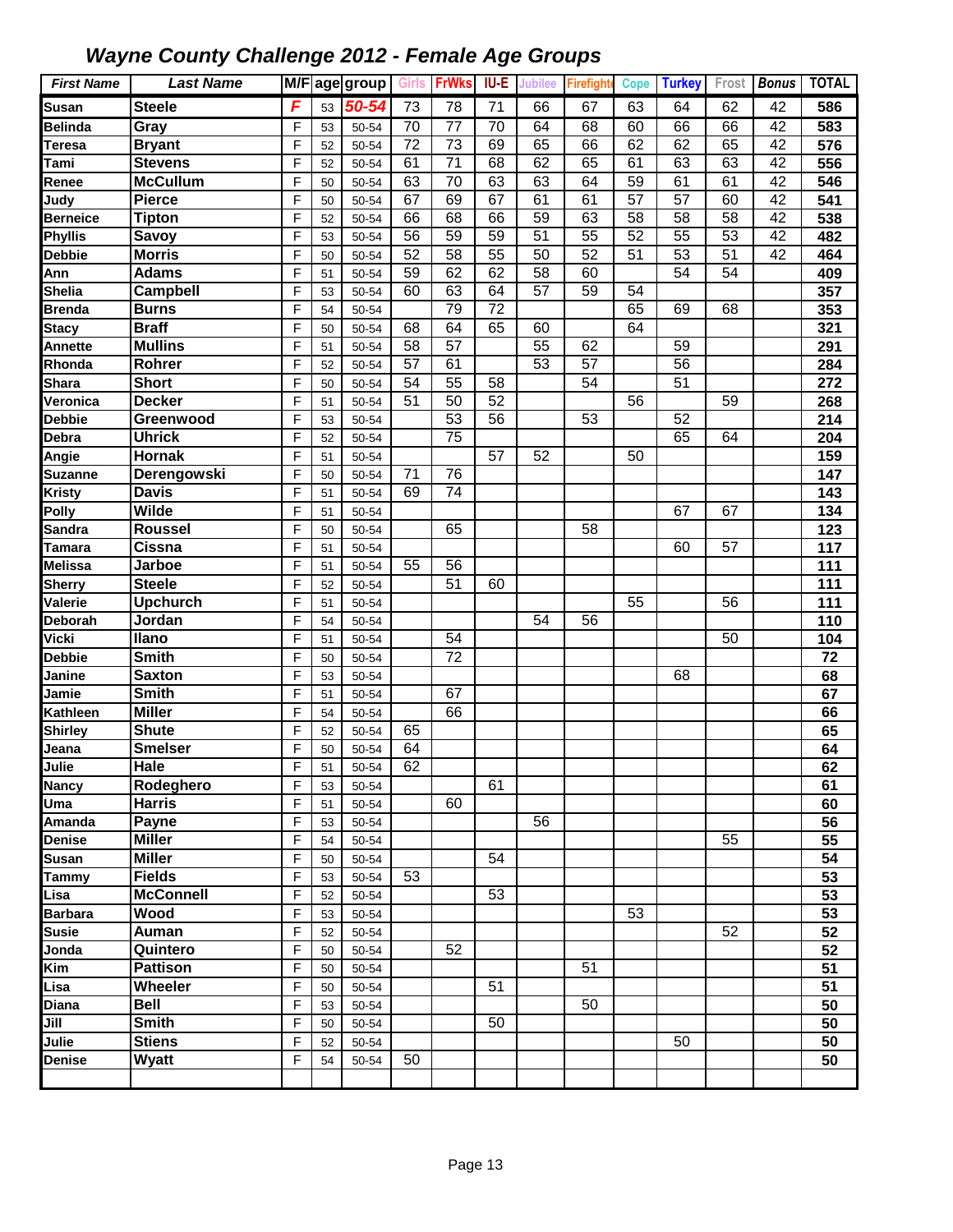| <b>First Name</b> | <b>Last Name</b>  |   |    | M/Fage group |                 | Girls FrWks     | <b>IU-E</b>     | <b>Jubilee</b>  | <b>Firefight</b> | <b>Cope</b>     | <b>Turkey</b>   | Frost           | <b>Bonus</b>    | <b>TOTAL</b>     |
|-------------------|-------------------|---|----|--------------|-----------------|-----------------|-----------------|-----------------|------------------|-----------------|-----------------|-----------------|-----------------|------------------|
| Eileen            | <b>Cravens</b>    | F | 55 | 55-59        | 65              | 65              | 62              | 56              | 67               | 59              | 57              | 55              | 42              | 528              |
| <b>Debbie</b>     | <b>Robbins</b>    | F | 56 | 55-59        | 64              | 63              | 60              | 55              | 66               | $\overline{57}$ | 55              | $\overline{58}$ | $\overline{42}$ | 520              |
| Patricia          | <b>Ours</b>       | F | 56 | 55-59        | 63              | 62              | 58              | 54              | 65               | 56              | $\overline{54}$ | $\overline{56}$ | 42              | 510              |
| Pam               | <b>Woods</b>      | F | 57 | 55-59        | 59              | 59              | 56              | 52              | 62               | $\overline{55}$ | 53              | 57              | 42              | 495              |
| Paula             | <b>Snipe</b>      | F | 57 | 55-59        | 60              | $\overline{58}$ | $\overline{57}$ | $\overline{51}$ | 61               | $\overline{53}$ | 52              | $\overline{50}$ | $\overline{42}$ | 484              |
| Sarah             | <b>Geise</b>      | F | 58 | 55-59        | $\overline{58}$ | 60              | 55              | 53              | 59               | 51              | 51              | 54              | $\overline{42}$ | 483              |
| Ann               | <b>Alcorn</b>     | F | 55 | 55-59        | $\overline{56}$ | 53              | 54              | 50              | $\overline{58}$  | 52              | 50              | 53              | 42              | 468              |
| Pam               | <b>Dailey</b>     | F | 55 | 55-59        | 54              | $\overline{57}$ | 52              |                 | 52               |                 |                 |                 |                 | 215              |
| Kathy             | <b>Barton</b>     | F | 56 | 55-59        |                 | 64              | 61              |                 |                  |                 |                 | 59              |                 | 184              |
| Jeannie           | <b>Kasper</b>     | F | 57 | 55-59        |                 | 55              |                 |                 | 57               | 50              |                 |                 |                 | 162              |
| <b>Cheryel</b>    | <b>Greulich</b>   | F | 55 | 55-59        | 52              | 54              | 53              |                 |                  |                 |                 |                 |                 | 159              |
| Connie            | <b>Degraw</b>     | F | 59 | 55-59        |                 | 50              | 51              |                 | 51               |                 |                 |                 |                 | $\frac{152}{ }$  |
| <b>Bobbie</b>     | <b>Brown</b>      | F | 56 | 55-59        | 62              |                 | 59              |                 |                  |                 |                 |                 |                 | 121              |
| Linda             | <b>Ferriell</b>   | F | 55 | 55-59        |                 |                 |                 |                 | 60               | 54              |                 |                 |                 | 114              |
| <b>Mary</b>       | <b>Griffin</b>    | F | 56 | 55-59        | $\overline{55}$ | $\overline{56}$ |                 |                 |                  |                 |                 |                 |                 | $\overline{111}$ |
| <b>Sylvia</b>     | <b>Russell</b>    | F | 58 | 55-59        |                 |                 |                 |                 | 64               |                 |                 |                 |                 | 64               |
| Carol             | Ott               | F | 56 | 55-59        |                 |                 |                 |                 | 63               |                 |                 |                 |                 | 63               |
| Rhonda            | <b>Duning</b>     | F | 58 | 55-59        | 61              |                 |                 |                 |                  |                 |                 |                 |                 | 61               |
| <b>Janet</b>      | <b>Hoffman</b>    | F | 56 | 55-59        |                 | 61              |                 |                 |                  |                 |                 |                 |                 | 61               |
| Julie             | <b>Roberts</b>    | F | 56 | 55-59        |                 |                 |                 |                 |                  | $\overline{58}$ |                 |                 |                 | $\overline{58}$  |
| Jan               | <b>Smith</b>      | F | 56 | 55-59        | 57              |                 |                 |                 |                  |                 |                 |                 |                 | $\overline{57}$  |
| Kim               | <b>Hokey</b>      | F | 57 | 55-59        |                 |                 |                 |                 | 56               |                 |                 |                 |                 | $\overline{56}$  |
| <b>Martha</b>     | <b>Taylor</b>     | F | 55 | 55-59        |                 |                 |                 |                 |                  |                 | $\overline{56}$ |                 |                 | $\overline{56}$  |
| <b>Mariam</b>     | Zimmer            | F | 57 | 55-59        |                 |                 |                 |                 | 55               |                 |                 |                 |                 | 55               |
| Renee             | <b>Sloan</b>      | F | 56 | 55-59        |                 |                 |                 |                 | 54               |                 |                 |                 |                 | 54               |
| Colleen           | <b>Cottrell</b>   | F | 58 | 55-59        |                 |                 |                 |                 | 53               |                 |                 |                 |                 | 53               |
| Marcia            | <b>Foster</b>     | F | 55 | 55-59        | 53              |                 |                 |                 |                  |                 |                 |                 |                 | 53               |
| <b>Denise</b>     | <b>Snow</b>       | F | 57 | 55-59        |                 | 52              |                 |                 |                  |                 |                 |                 |                 | 52               |
| Kathy             | <b>Sweet</b>      | F | 58 | 55-59        |                 |                 |                 |                 |                  |                 |                 | 52              |                 | $\overline{52}$  |
| <b>Cindy</b>      | <b>DeJong</b>     | F | 59 | 55-59        |                 |                 |                 |                 |                  |                 |                 | 51              |                 | 51               |
| <b>Becky</b>      | <b>Jewison</b>    | F | 59 | 55-59        | 51              |                 |                 |                 |                  |                 |                 |                 |                 | $\overline{51}$  |
| Deborah           | Weilenman         | F | 58 | 55-59        |                 | 51              |                 |                 |                  |                 |                 |                 |                 | $\overline{51}$  |
| Vicki             | <b>Martindale</b> | F | 56 | 55-59        |                 |                 | 50              |                 |                  |                 |                 |                 |                 | 50               |
| Joyce             | <b>McKinney</b>   | F | 55 | 55-59        | 50              |                 |                 |                 |                  |                 |                 |                 |                 | 50               |
| Gena              | <b>Sweet</b>      | F | 55 | 55-59        |                 |                 |                 |                 | 50               |                 |                 |                 |                 | $\overline{50}$  |
|                   |                   |   |    |              |                 |                 |                 |                 |                  |                 |                 |                 |                 |                  |